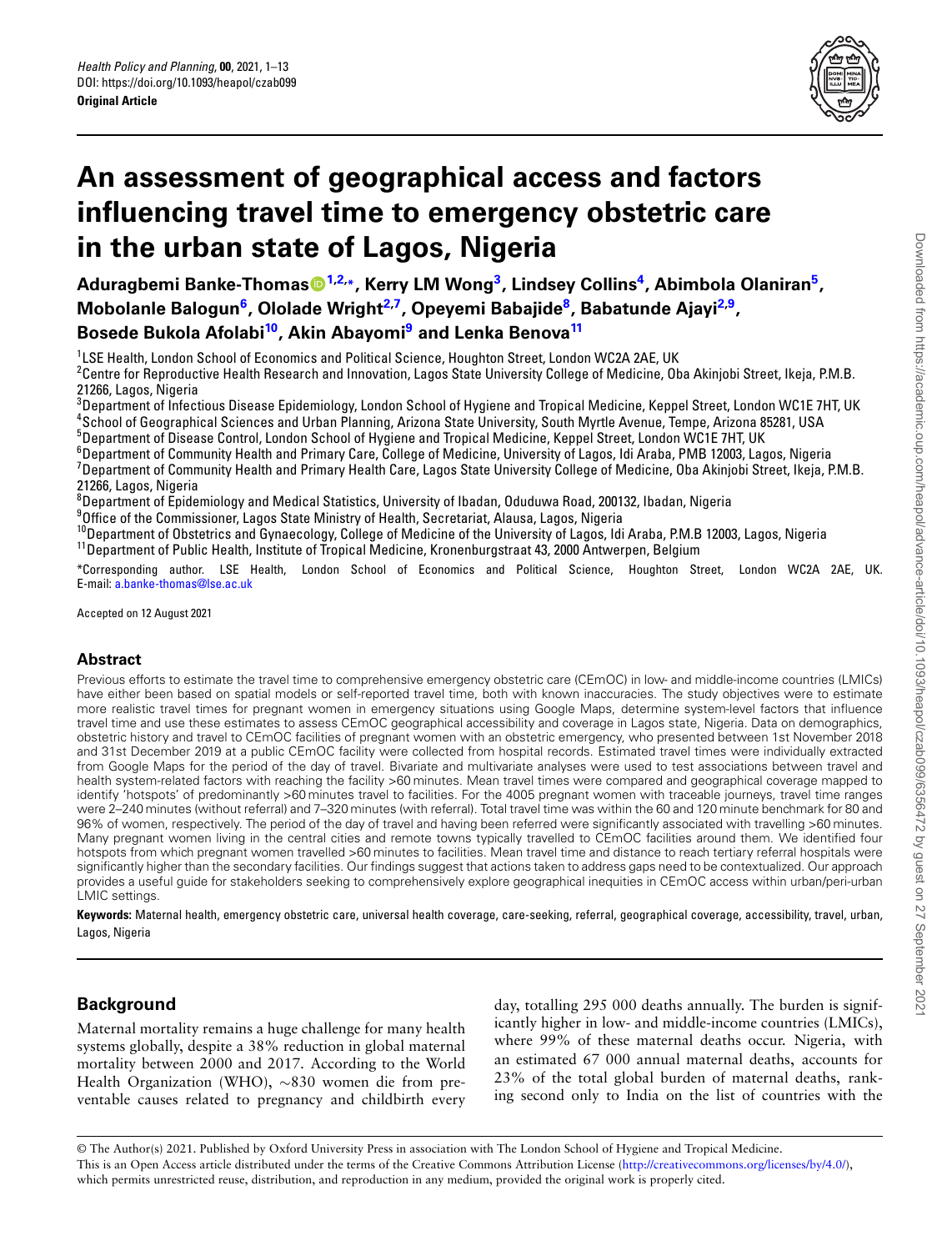#### **Key messages**

- *•* Total travel time ranged from 2–240 minutes for women who travelled directly to a public CEmOC facility and 7–320 minutes for women who sought care there as a result of a referral.
- *•* Pregnant women who travelled to a facility in the afternoon, morning and evening were about three, two and two times more likely to travel >60 minutes to reach a public CEmOC facility that provided care to them compared to those who travelled at night.
- *•* Those who were referred were three times more likely to travel longer than 60 minutes compared to those who went directly to the destination facility.
- *•* Using a Global Positioning System navigation software provided closer-to-reality travel time estimates, which when aggregated provided highly relevant insights that identify specific areas of inequity.

highest number of maternal deaths([WHO, UNICEF, UNFPA](#page-12-0) *et al*[., 2019\)](#page-12-0). Most of these deaths occur due to five complications of pregnancy and childbirth: hypertensive disorders, obstructed labour, severe bleeding, severe infection and complications of abortion. Provision of emergency obstetric care (EmOC), which consist of nine clinical and surgical evidence-based interventions, is effective in managing these complications (Paxton *et al.*[, 2005\)](#page-11-0). Seven of these interventions (parenteral antibiotics, uterotonic drugs, parenteral anticonvulsants, manual removal of placenta, removal of retained products of conception, assisted vaginal delivery and neonatal resuscitation) are classified as basic emergency obstetric care (BEmOC). In addition to BEmOC interventions, blood transfusion and surgery (i.e. caesarean section and exploratory laparotomy) complete the comprehensive emergency obstetric care (CEmOC) package [\(WHO, UNFPA,](#page-12-1) [UNICEF](#page-12-1) *et al.,* 2009). Prompt access to EmOC provided by skilled health personnel reduces maternal deaths amongst women who reach health facilities by 15–50% and intrapartum stillbirths by 45–75%([Paxton](#page-11-0) *et al.*, 2005; [WHO,](#page-12-2) [UNFPA, UNICEF](#page-12-2) *et al.*, 2018).

However, before pregnant women with obstetric emergencies can access these interventions, they need first to decide that it is time to seek care (Phase I) and then travel to appropriate facilities (Phase II). They then need to be promptly managed when they arrive at these facilities (Phase III). During these phases, pregnant women can experience delays that further increase the risk of poor pregnancy outcomes for them and their babies([Thaddeus and Maine, 1994](#page-11-1)). Of particular interest in this paper is delays that occur during Phase II. For this, pregnant women in many LMICs often have to make it to the health facility by themselves or with the help of their relatives (Afari *et al.*[, 2014](#page-10-0); [Banke-Thomas](#page-10-1) *et al.*, 2020). What has been well established is that travel time from home to a health facility has a significant impact on pregnancy outcomes for mothers and newborns [\(Ravelli](#page-11-2) *et al.*, 2011; [Wilson](#page-12-3) *et al.*, [2013](#page-12-3)). In some LMIC settings, including Lagos, the highest proportion of maternal deaths occurred due to delays during Phase II([Okonofua](#page-11-3) *et al.*, 2017; [Chavane](#page-10-2) *et al.*, 2018).

In 2009, the WHO stated that EmOC facilities should be 'available within 2–3 hours of travel for most women' was

a reasonable target for health systems. They suggested that analyses to estimate this travel time should be conducted as part of a supplementary study assessing the EmOC indicator focused on geographical accessibility and distribution of facilities([WHO, UNFPA, UNICEF](#page-12-1) *et al*., 2009). The 2015 Lancet Commission on global surgery defined geographical accessibility as the proportion of the population that can access a health facility with the capacity to provide essential surgical and anaesthesia services, including caesarean section, within 2 hours. The commission set a target of 80% as the minimum coverage to be achieved by 2030 [\(Meara](#page-11-4) *et al.*, 2015). However, complications of pregnancy and childbirth can result in rapid deterioration, 'in less than 2 hours', and for some women, even in minutes [\(Khan and El-Rafaey, 2006](#page-11-5); [UNFPA,](#page-11-6) [2012](#page-11-6)).

Several studies that have assessed travel time of pregnant women in LMICs to reach EmOC facilities have mostly been based on self-reported estimates from the women themselves (small scale) or spatial models using geographic information systems (GIS) analysis (often large scale)([Gething](#page-11-7) *et al.*, [2012](#page-11-7); [Chowdhury](#page-11-8) *et al.*, 2017; [Banke-Thomas](#page-10-3) *et al.*, 2019; [2020](#page-10-1); [Makacha](#page-11-9) *et al.*, 2020; [Mubiri](#page-11-10) *et al.*, 2020; [Rudolfson](#page-11-11) *et al.*[, 2020\)](#page-11-11). However, the accuracy of these approaches in reflecting actual travel time has been questioned. On the one hand, self-reported travel time using women's report carries substantial limitations to accuracy. These include recall bias (difficulty to accurately recollect time in the case of an emergency), survival bias (women who died do not report) and heaping as issues compromising the validity of estimates based on self-reported travel time for widespread use as a data source for these important accessibility indicators [\(Rudolfson](#page-11-11) *et al.*[, 2020\)](#page-11-11). On the other hand, GIS model-based studies typically estimate travel time based on the certain nominal overall speed of movement (Weiss *et al.*[, 2018\)](#page-12-4). These GIS modelbased approaches are readily extendible and scalable. They have been used to estimate the time required for the whole population or certain target groups (e.g. women and older people) to reach emergency care, surgical care and EmOC, among others([Gething](#page-11-7) *et al.*, 2012; [Chowdhury](#page-11-8) *et al.*, 2017; [Banke-Thomas](#page-10-1) *et al.*, 2020; [Makacha](#page-11-9) *et al.*, 2020; [Mubiri](#page-11-10) *et al.*[, 2020\)](#page-11-10). The shortest path algorithm is applied to obtain travel time estimates between the target population and the nearest point of care. In the case of pregnant women in LMICs, however, women often bypass their nearest facility for various reasons, leading to under-estimation [\(Kruk](#page-11-12) *et al.*, [2009](#page-11-12); [Salazar](#page-11-13) *et al.*, 2016; [Shah, 2016;](#page-11-14) Keyes *et al.*[, 2019](#page-11-15); [Banke-Thomas](#page-10-1) *et al.*, 2020; [Makacha](#page-11-9) *et al.*, 2020; [Mubiri](#page-11-10) *et al.*[, 2020](#page-11-10)). In addition, these estimation methods currently offer little flexibility to account for important travel conditions that can severely impede travel, such as time of day, day of the week, delays due to traffic, poor or inaccessible road infrastructure, roadworks and security issues such as roadblocks. These limitations minimize the usefulness of such assessments for policymakers and service planners.

Global Positioning Satellite (GPS) navigation software applications such as Google Maps and Waze have been in existence since the mid-2000s [\(Boulos, 2005\)](#page-10-4). Both have since been used to estimate travel time, by type of transport, as part of our everyday living([Wang and Xu, 2011\)](#page-12-5). Like the modelling approaches mentioned above, Google Maps estimates of motorized travel time are based on official speed limits and likely speed derived from road type. In addition,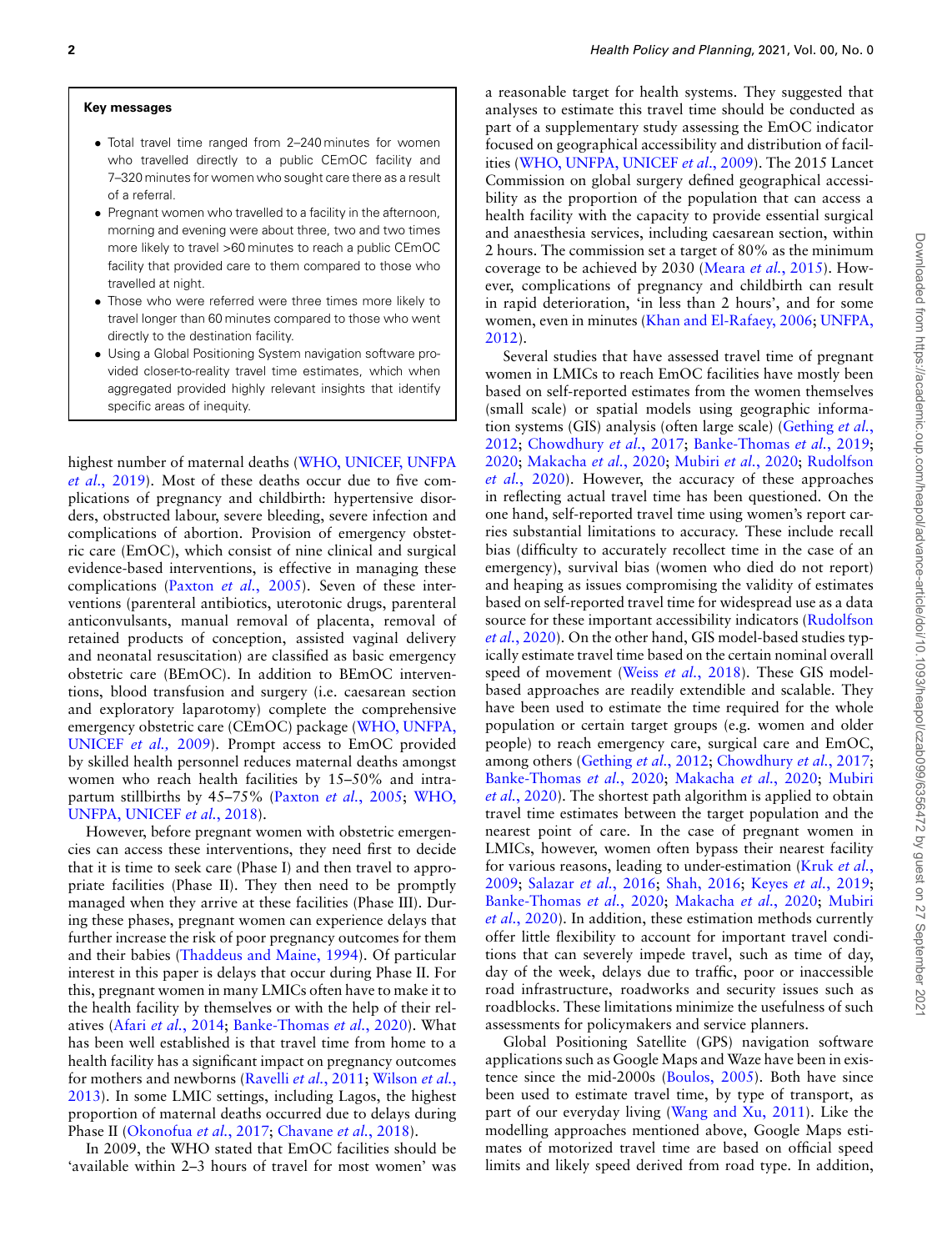<span id="page-2-0"></span>

Figure 1. Map of Lagos state showing variation in geographical settlements and location of the public CEmOC facilities.

historical average speed data over certain time periods, actual travel times crowdsourced from previous users, live traffic and road closures information also come into play. For health service access research, Google Maps has been used in highincome settings to use more realistic travel time estimates to reach health facilities (Kelly *et al.*[, 2016\)](#page-11-16). A recent study showed that compared to estimates by GIS-modelled platforms, Google Maps allowed the best-case estimate of reality in an urban LMIC setting [\(Banke-Thomas](#page-10-5) *et al.*, 2021). Such closer-to-reality estimates need to be deployed to support robust planning for health service delivery at scale. The objectives of this study were to (1) estimate more accurate travel times for pregnant women who presented with an obstetric emergency at public CEmOC facilities using Google Maps, (2) assess system-level factors influencing travel time and (3) use the improved travel time estimates to assess geographical accessibility and coverage of CEmOC in Lagos state, Nigeria.

#### **Materials and methods**

#### Study location

The study was conducted in Lagos State, southwest Nigeria. The Lagos State Bureau of Statistics estimated that 25.6 million people resided in Lagos State in 2019: a density of 6871 residents per square kilometre (km)([LASG, 2019\)](#page-11-17). The state is further divided into 20 local government areas (LGA). Lagos state is highly urbanized and has a mix of different geographical terrains, including city and suburb, metropolis and slums, as well as land and riverine areas. The central areas form the Lagos metropolis, which is surrounded by several suburbs. In contrast, the extreme western and eastern parts of the state are made up of less built-up towns [\(Figure 1](#page-2-0)).

Compared to the national maternal mortality ratio (MMR) of 512 maternal deaths per 100 000 live births (year—2017) [\(National Population Commission, ICF International, 2019\)](#page-11-18), MMR in Lagos State has been estimated as 450 (95% CI 360–530) per 100 000 live births([Oye-Adeniran](#page-11-19) *et al.*, 2011). When disaggregated by LGAs, MMR ranges from 356 per 100 000 live births in Ikeja LGA to 826 per 100 000 live births in Alimosho LGA. Similar to global patterns, hypertension, spontaneous abortions and ectopic pregnancies were the most commonly reported causes of death during pregnancy, while haemorrhage and prolonged or obstructed labour were more commonly reported as causes of death during childbirth in Lagos([Odeyemi](#page-11-20) *et al.*, 2014; [Okonofua](#page-11-3) *et al.*, 2017).

In terms of available CEmOC facilities, there are 24 public CEmOC facilities in Lagos State, including 20 secondary health care facilities (general hospitals/maternal childcare centres) and four tertiary health care facilities (teaching hospitals/apex referral centres), all of which are expected to provide

CEmOC services 24 hours a day [\(Figure 1](#page-2-0) and Supplementary Data). There is also a complement of three military hospitals and about 35 private hospitals that can be classified as CEmOC facilities with specialists who can provide CEmOC services 24 hours a day, as per the database of the State Ministry of Health. However, for this study, we focus only on public sector hospitals providing CEmOC, as they form the bedrock of universal health coverage in LMICs [\(Sachs, 2012\)](#page-11-21). In any case, as per 2018 Nigeria Demographic Health Survey (NDHS), excluding home delivery (59.0%), twice the number of women in Nigeria deliver in public hospitals (26.4%) compared to private hospitals (13.0%) [\(National Population](#page-11-18) [Commission, ICF International, 2019](#page-11-18)).

#### Data collection

Data for this study were collected over 6 months and based on a review of patient records of all pregnant women who presented in the obstetric emergency rooms of all 24 public CEmOC facilities in Lagos state with any major pregnancy and childbirth complication between 1st November 2018 and 30th October 2019. However, some facilities were being built or renovated during this one-year study period. First, the Institute of Maternal and Child Health (IMCH, commonly referred to as Ayinkę House) was only re-opened for service after a 9-year closure for renovation on 24th April 2019 [\(Okoghenun, 2016](#page-11-22); [Ugvodaga, 2019\)](#page-11-23). As such, we could only extract 3 months of data from the facility (1st July 2019 to 30th September 2019). Second, Eti-Osa Maternal and Child Care Centre (MCC) was newly built and commissioned [\(Bassey, 2019\)](#page-10-6). Data collected from this facility were for the period 1st September 2019 to 31st December 2019. The data were mined from the records by members of the research team supported by trained research assistants who were qualified medical doctors conversant with the patient records system in Lagos public health facilities.

Using a pre-tested data extraction tool, we collected data on demographic characteristics, obstetric history, travel to reach the health facility (month of the year, day of the week weekday or weekend and period of day when the journey to the facility commenced—morning, afternoon, evening or night), street name of women's self-reported start location (place of residence, unless otherwise stated), other facilities visited en route (referral points) if any and the destination facility (one of the 24) from clerking notes recorded in the patient folders. In cases where clarification was needed, we solicited the support of the medical doctors in charge of the obstetric emergency room.

We geo-coded the origin, any facilities visited along the way (referral points) and destination locations for each woman.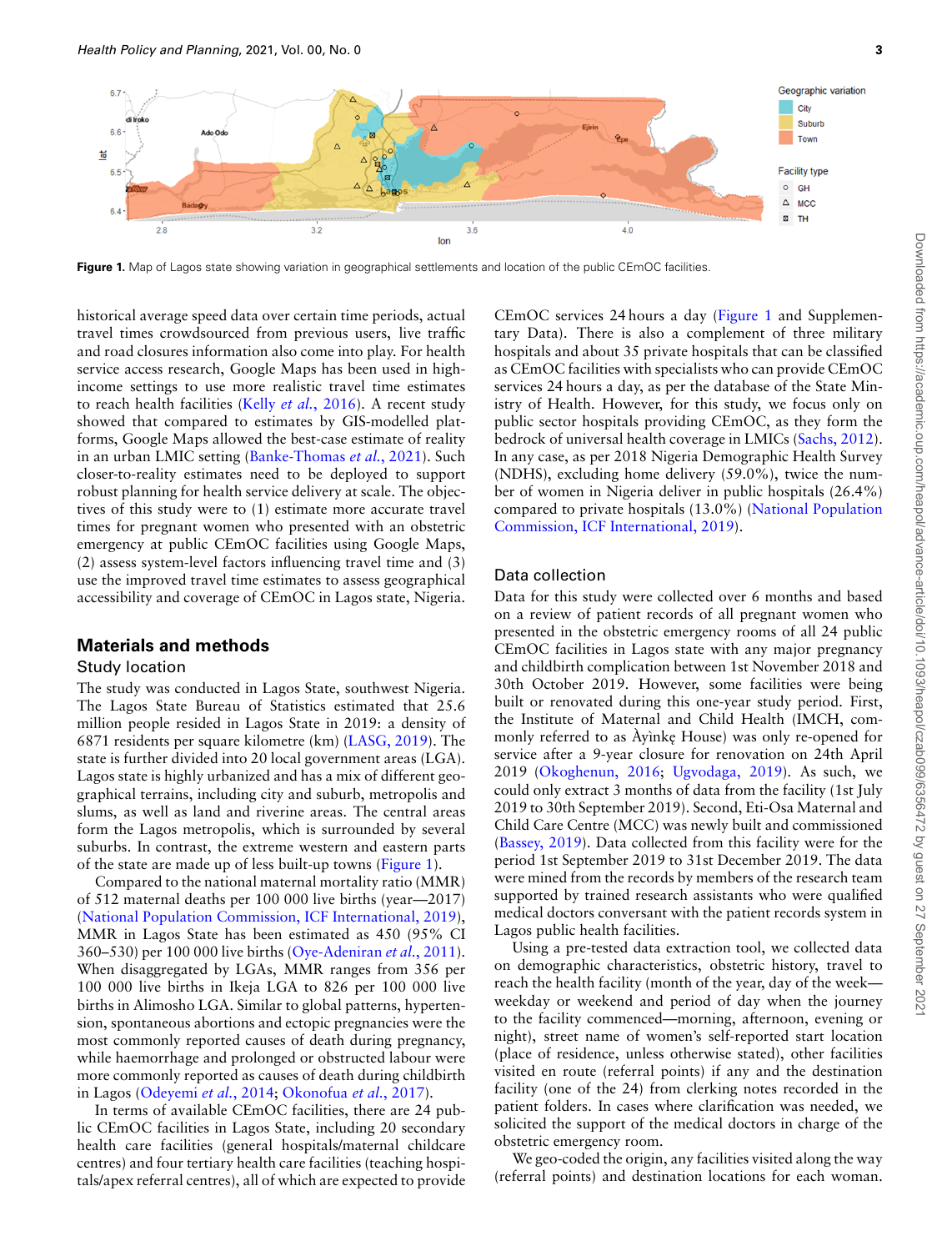The points of origin were based on the stated street name of the women's self-reported start location, most commonly her home. We used Google Maps to find the exact location and selected the relevant coordinates if the street was discoverable on the platform. For streets that were difficult to find, we used local persons who were familiar with the various communities to check for any spelling errors and re-attempted to locate the street. If, despite our best efforts, we could not locate the street, the record of the woman, along with those that did not have an address marked in their patient files, was labelled untraceable (4% of the sample).

We identified the exact entry point of the obstetric emergency ward for each destination CEmOC facility by visiting the obstetric emergency ward of each facility and geocoding its location. Geographical coordinates of the CEmOC facilities were collected using a free mobile application, 'Easy GPS' (TopoGrafix, Stow, Massachusetts, USA), which automatically logged longitude and latitude values of the CEmOC facilities (see Supplementary Data). In cases in which pregnant women went to a referral point on her path to a CEmOC facility, we used the same approach as was used for geocoding the points of origin to geocode such referral points. However, for those who had multiple referral points, we only traced their journeys from their places of residence to the facility from where they were referred to the final destination. Stopovers made to informal settings (e.g. church or mosque) were not geo-coded.

For pregnant women whose journeys could be traced, estimated travel time between the origin and destination (including referral points) were extracted from Google Maps using the 'typical time of travel' tool for the time and day that the woman commenced her journey to the CEmOC facility. Motorized vehicle was used as means of transport in Google Maps, as private cars (25%) followed by taxis (21%) are the most popular means of transportation to health facilities in Lagos, as per the 2018 NDHS([National Population](#page-11-18) [Commission, ICF International, 2019\)](#page-11-18). While journeys that required travel by boat were identified (0.14% of the sample), these could not be traced on Google Maps. To collect travel time estimates for the period of the day when journey to the facility commenced, we used 9.00 a.m., 3.00 p.m., 6.00 p.m. and 9.00 p.m. time slots for morning, afternoon, evening or night journeys, respectively. For journeys in which we could not tell the time of the day that women commenced their journeys to the facility (33% of the sample), travel time was extracted for the afternoon (3.00 p.m.), as it offered a middleground estimate in between the two known peak periods for travel in Lagos (6.30 a.m. and 11.30 am—morning peak period and 3.00 p.m. and 7.30 pm—evening peak period) ([Asiyanbola](#page-10-7) *et al.*, 2012).

Most up to date (as of 2017) shapefiles capturing administrative boundaries, population, road networks, and water bodies within Lagos were retrieved from the State's Ministry of Urban and Regional Planning. These files formed the platform for which the geographical analysis was conducted.

#### Data analysis

Categorical variables, which included demographic data, obstetric and travel history of the included women, were summarized using frequencies and proportions and presented in summary tables. Continuous variables were summarized

using means and medians with their interquartile ranges (IQR).

Individual-level, pregnancy-related and health systemsrelated factors as groups of independent factors that can be associated with travel time (Sacks *et al.*[, 2016;](#page-11-24) [Geleto](#page-11-25) *et al.*[, 2018;](#page-11-25) Ahmed *et al.*[, 2019](#page-10-8); [Banke-Thomas](#page-10-3) *et al.*, [2019](#page-10-3)). Individual-level and pregnancy-related factors relate to socio-demographic and obstetric history, respectively, while health system factors comprise referral, skilled health personnel and type of facilities providing care. In addition, the season, day, period of the day when the journey took places and road conditions may also impact women's total travel time to reach care. As our study objective was focused on system-level factors, we did not report individual-level and pregnancy-related factors as part of our analysis. We used Chi-square test (bivariate analysis) to test the null hypothesis that there is no association between day, period of day or health systems factors with reaching (or not reaching) the destination CEmOC facility within the 60 minutes. The choice of 60 minutes as benchmark, as opposed to 120 minutes, was based on the established evidence that pregnant women with obstetric emergencies can escalate in less than 2 hours [\(Khan](#page-11-5) [and El-Rafaey, 2006;](#page-11-5) [UNFPA, 2012\)](#page-11-6) and that further delays could occur upon reaching the CEmOC facilities([Thaddeus](#page-11-1) [and Maine, 1994;](#page-11-1) [Gabrysch and Campbell, 2009\)](#page-11-26). As such, a narrower window of travel will be helpful for effective service planning and policymaking decisions. In any case, other authors have used the 60 minute travel time benchmark for analysis([Chowdhury](#page-11-8) *et al.*, 2017; [Niyitegeka](#page-11-27) *et al.*, 2017; Ouma *et al.*[, 2018\)](#page-11-28). For our analysis, associations between the independent and dependent variables were tested at a 95% confidence interval (CI), with a *P*-value of significance set at *≤*0.05.

Multivariate analysis was conducted to identify the factors associated with the travel time category to reach health facilities. Using the actual travel time and the distance to reach each facility, a linear regression model was conducted to show any statistically significant differences in mean travel time and distance to CEmOC facilities. Linear regression was also conducted to compare mean travel time and distance to CEmOC facilities for women living in the area surrounding the newly established facility before and after its commissioning.

In cases where specific data were not retrieved from the patient records, such missing data were excluded from the analysis. All statistical analyses were done using STATA SE 15.0® (StataCorp, College Station, Texas, USA).

For visualization, we visually identified locations of high concentration of long travel time of >60 or >120 minutes to the destination facility. Data points were disaggregated by day of the week, period of the day, and referral. All maps were drawn with the 'gg' package, including the tile server for Stamen Maps, in R version 4.0.2 (R Development Core Team, Auckland, New Zealand). Data layers were projected into the spatial reference frame, WGS84/ UTM Zone 35S.

#### Ethical considerations

Ethical approval for this study was obtained from the Research and Ethics Committees of the Lagos State University Teaching Hospital (LASUTH) (LREC/06/ 10/1226) and Lagos University Teaching Hospital (LUTH) (ADM/DCST/HREC/APP/2880). Social approval for the study was received from the Lagos State Government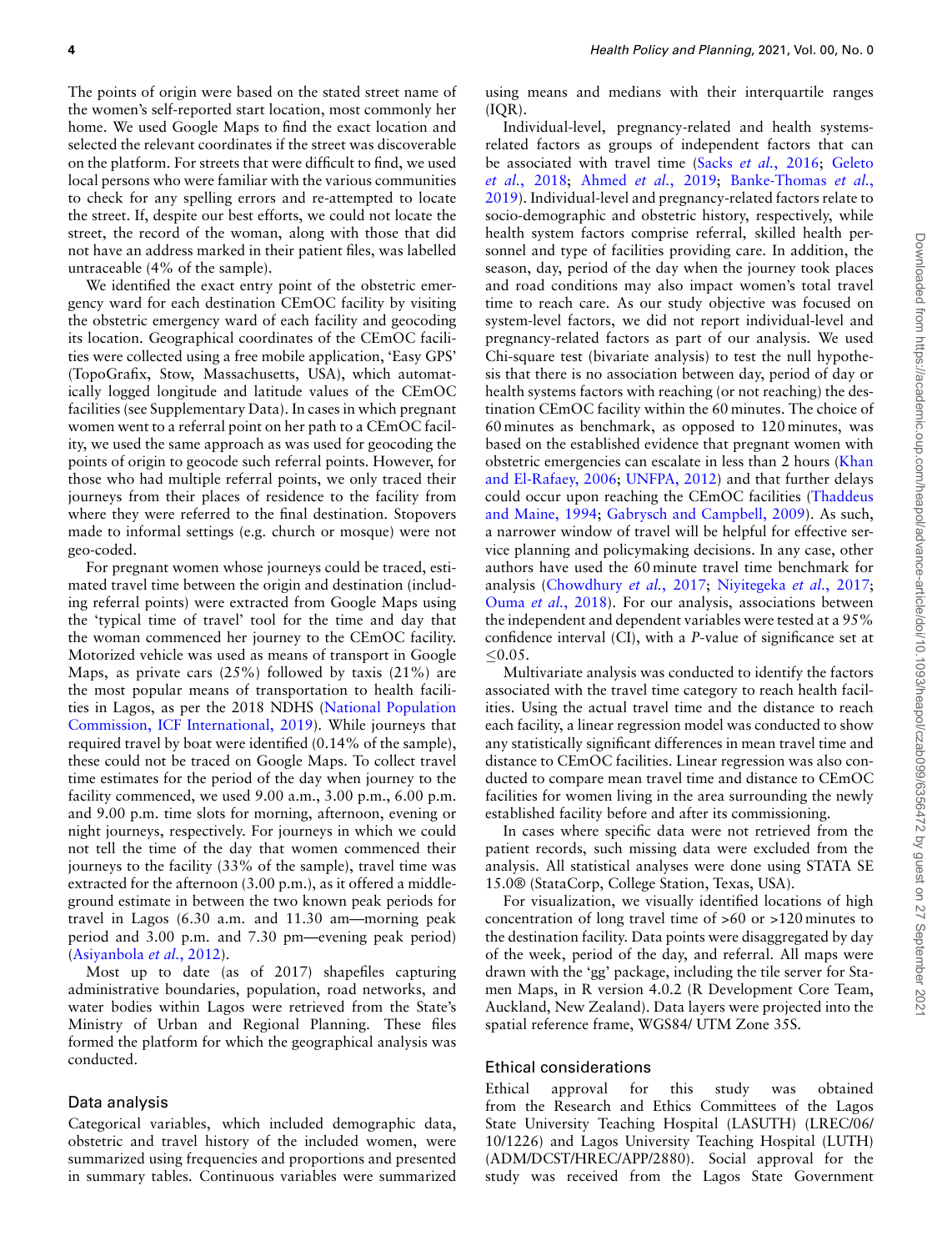(LSHSC/2222/VOLII/107). As this study was based on patient records, we minimized the risk of patient identification by not collecting data on patient names and specific street numbers. In mapping, we selected the mid-point of streets of origin to ensure anonymity. Random displacements of the sort are typically used in similar large surveys [\(Burgert](#page-10-9) *et al.*, 2013).

#### **Results**

In all, records of 4181 pregnant women who presented in public CEmOC facilities in Lagos state with obstetric emergencies were included in this study. Age ranged from 14 to 57 years, with mean and median age of 30 years (IQR 26–34). Journeys (minimum of origin and destination) of 4005 (95.8%) pregnant women were traceable, ranging from 42 who arrived at the IMCH (Ayinke House) to 541 at Epe General Hospital. The number of women with obstetric emergencies presenting in the CEmOC facilities varied across the months. Regarding the journeys to the facilities, 3233 (77%) travelled on a weekday, 1021 (24%) commenced their journey to the facility in the morning and 3144 (75%) travelled directly to the facility of care. While the remaining 1037 (25%) were referred from at least one facility and 252 (1%) had multiple stops during their referrals. Of those referred, 425 (41%) were referred from a primary health centre (PHC). For various reasons, including the unavailability of incubator spaces or need for complex surgery, 51 (1%) were referred after EmOC had been provided to them in the destination facility (Table 1). The highest proportion of women presented with bleeding [1616 (39%)]. This was followed by abdominal pain [1329 (32%)], prolonged labour [986 (24%)], high blood pressure [867 (21%)], fatigue/general tiredness [501 (12%)], not feeling foetal movement [361 (9%)], fever [323 (8%)], abortion  $[234 (6\%)]$  and convulsion  $[193 (5\%)]$ . Other symptoms including loss of consciousness, headache, foetal malpresentation and blurring of vision were reported in <2% of the cases.

Among the women with traceable journeys, the distance travelled from origin to the destination facility ranged from 1 to 138 km for those who travelled directly to the facility and between 2 and 273 km for those who were referred. Total travel time was within 60 minutes for 3221 [80% (95% CI 79–82)] of the total sample, while for 3864 [96% (95% CI 96–97)] it was within 120 minutes. Total travel time ranged from 2 to 240 minutes for women who travelled directly to a CEmOC facility and 7 to 320 minutes for women who required referral. The median travel time to reach CEmOC facilities ranged from 8 minutes to Agbowa General Hospital to 100 minutes to IMCH (Ayinke House) for pregnant women who were referred. In contrast, median travel time for nonreferred women ranged from 7 minutes to Somolu General Hospital to 60 minutes to reach Ibeju-Lekki General Hospital (Table 2).

In bivariate analysis, travel-related (period of the day that journey commenced) and health systems factors (referral and type of referral institution) were found to be significantly associated with travel of over 60 minutes. In multivariate analysis, those who commenced their journeys in the afternoon were about three (95% CI 1.76–3.92) times more likely to travel longer than 60 minutes to reach a destination CEmOC facility compared to those who travelled at night. Those who commenced their journeys in the morning and evening were

**Table 1.** Summary of journey to care of all pregnant women who presented in public CEmOC facilities in Lagos State while in emergency situations between November 2018 and December 2019 ( $n = 4181$ )

| <b>Background characteristics</b>                 | n    | $\%$ | 95% CI                     |
|---------------------------------------------------|------|------|----------------------------|
| Month of presentation                             |      |      |                            |
| January                                           | 323  | 7.7  | $7.0 - 8.6$                |
| February                                          | 287  | 6.9  | $6.1 - 7.7$                |
| March                                             | 383  | 9.2  | $8.3 - 10.1$               |
| April                                             | 411  | 9.8  | $9.0 - 10.8$               |
| May                                               | 408  | 9.8  | $8.9 - 10.7$               |
| June                                              | 346  | 8.3  | $7.5 - 9.2$                |
| July                                              | 283  | 6.8  | $6.1 - 7.6$                |
| August                                            | 405  | 9.7  | $8.8 - 10.6$               |
| September                                         | 316  | 7.6  | $6.8 - 8.4$                |
| October                                           | 383  | 9.2  | $8.3 - 10.1$               |
| November                                          | 350  | 8.4  | $7.6 - 9.3$                |
| December                                          | 286  | 6.8  | $6.1 - 7.7$                |
| Day that journey to facility commenced            |      |      |                            |
| Weekend                                           | 948  | 22.7 | $21.4 - 23.9$              |
| Weekday                                           | 3233 | 77.3 | 76.0-78.6                  |
| Period of day that journey commenced              |      |      |                            |
| Morning                                           | 1021 | 24.4 | $23.1 - 25.8$              |
| Afternoon                                         | 751  | 18.0 | 16.8-19.2                  |
| Evening                                           | 644  | 15.4 | $14.3 - 16.5$              |
| Night                                             | 397  | 9.5  | $8.6 - 10.4$               |
| Missing                                           | 1368 | 32.7 | 31.3-34.2                  |
| Means of travel to the facility                   |      |      |                            |
| Private car                                       | 28   | 0.7  | $0.5 - 2.0$                |
| Taxi                                              | 13   | 0.3  | $0.2 - 0.5$                |
| Bus                                               | 13   | 0.3  | $0.2 - 0.5$                |
| Tricycle                                          | 13   | 0.3  | $0.2 - 0.5$                |
| Motorcycle                                        | 3    | 0.1  | $0.0 - 0.2$                |
| Missing                                           | 4111 | 98.3 | 97.9–98.7                  |
| Referral                                          |      |      |                            |
| Not referred                                      | 3166 | 75.7 |                            |
| Referred                                          | 1015 | 24.3 | 73.9-76.5<br>$23.5 - 26.1$ |
|                                                   |      |      |                            |
| Type of referral institution                      |      |      |                            |
| Another hospital (public)                         | 164  | 15.8 | 13.8–18.3                  |
| Another hospital (private)                        | 238  | 23.0 | $21.5 - 25.6$              |
| Clinic (public or private)                        | 79   | 7.6  | $6.1 - 9.4$                |
| PHC                                               | 425  | 41.0 | 37.9-44.0                  |
| Traditional birth attendant                       | 103  | 9.9  | $8.2 - 11.9$               |
| Non-health facility (church, mosque)              | 22   | 2.1  | $1.4 - 3.2$                |
| Nursing/maternity home                            | 5    | 0.5  | $0.2 - 1.2$                |
| Multiple referrals (two or more)                  |      |      |                            |
| No                                                | 4129 | 98.8 | 98.4–99.1                  |
| Yes                                               | 252  | 1.2  | $0.9 - 1.6$                |
| Stop-over en route                                |      |      |                            |
| Non-health facility (church, mosque)              | 22   | 0.5  | $0.3 - 0.7$                |
| Ultrasound facility                               | 4    | 0.1  | $0.0 - 0.2$                |
| Not reported/no stop-over                         | 4155 | 99.4 | 98.2-99.8                  |
| Referred to another facility after receiving care |      |      |                            |
| No                                                | 4130 | 98.8 | 97.4-99.0                  |
| Yes                                               | 51   | 1.2  | $1.0 - 2.6$                |

both twice as likely to travel longer than 60 minutes to reach a CEmOC facility that provided the care that they needed, compared to those who travelled at night. Those referred were three (95% CI 2.54–3.56) times more likely to travel longer than 60 minutes compared to those who went directly to the destination facility. Specifically, those who were referred from another public CEmOC facility were three and a half (95% CI 2.34–5.14) times more likely, while those from traditional birth attendants were about 69% (95% CI 0.21–0.73)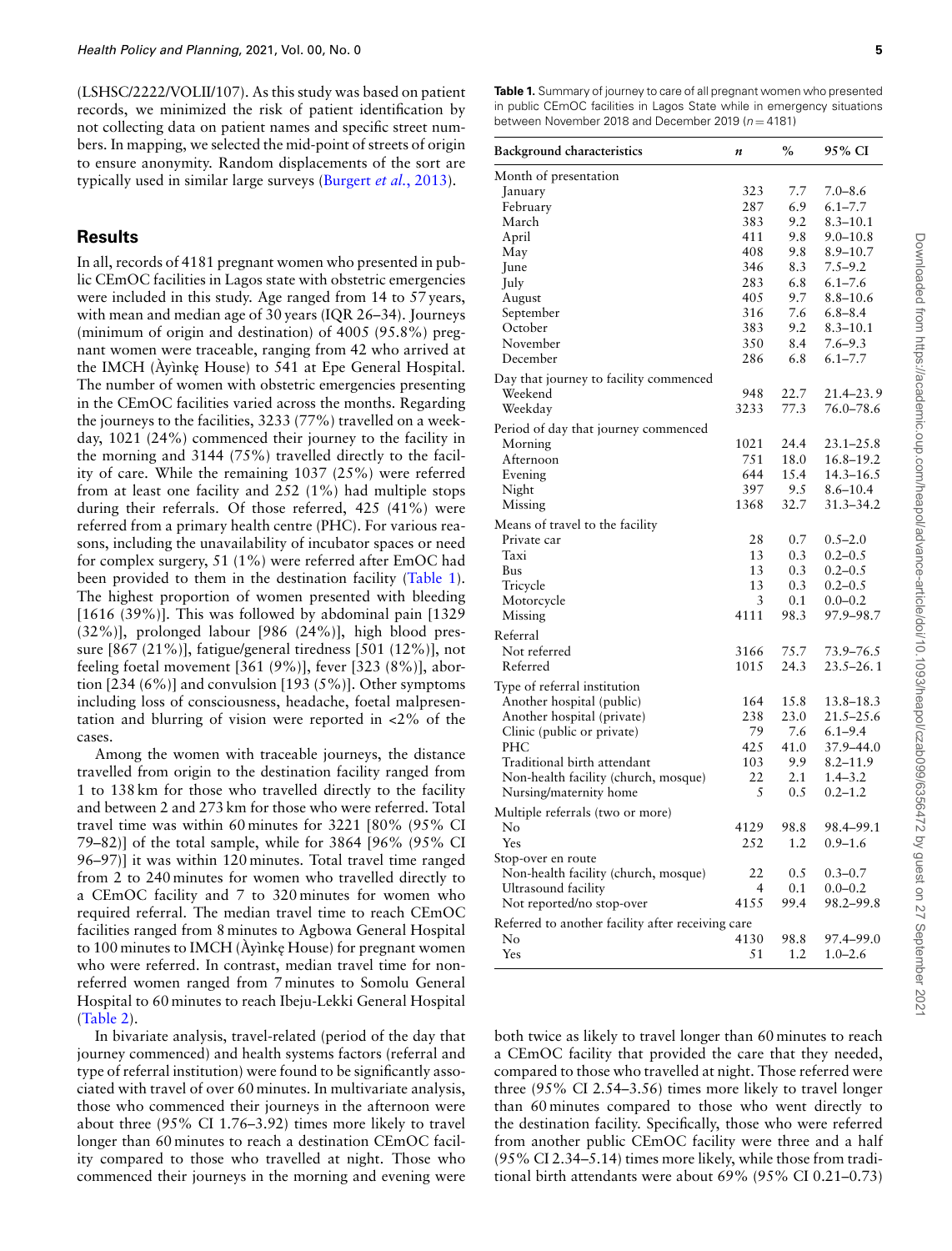Table 2. Included public CEmOC facilities, number of records and travel time to the facilities in minutes

|                                               | Referral         |      |        |            | No referral |      |        |            |       |
|-----------------------------------------------|------------------|------|--------|------------|-------------|------|--------|------------|-------|
| Facility of care                              | $\boldsymbol{n}$ | Mean | Median | <b>IQR</b> | n           | Mean | Median | <b>IQR</b> | Total |
| Agbowa General Hospital                       | 10               | 29   | 8      | $6 - 32$   | 49          | 27   | 12     | $6 - 4.5$  | 59    |
| Ajeromi Ifelodun General Hospital             | 44               | 52   | 27     | $14 - 71$  | 122         | 19   | 14     | $10 - 18$  | 166   |
| Alimosho General Hospital                     | 57               | 76   | 56     | $38 - 90$  | 142         | 40   | 35     | $20 - 50$  | 199   |
| Amuwo-Odofin MCC                              | 14               | 41   | 34     | $24 - 54$  | 68          | 29   | 23     | $12 - 40$  | 82    |
| Apapa General Hospital                        | 15               | 47   | 42     | $0 - 85$   | 134         | 27   | 18     | $3 - 40$   | 149   |
| Badagry General Hospital                      | 4                | 32   | 22     | $21 - 44$  | 112         | 57   | 45     | $18 - 85$  | 116   |
| Epe General Hospital                          | 160              | 37   | 15     | $9 - 43$   | 381         | 24   | 10     | $5 - 20$   | 541   |
| Eti-Osa MCC <sup>a</sup>                      | 31               | 33   | 35     | $20 - 45$  | 168         | 32   | 27     | $16 - 40$  | 199   |
| <b>FMC Ebute-Metta</b>                        | 37               | 59   | 54     | $44 - 63$  | 80          | 34   | 33     | $14 - 45$  | 117   |
| Gbagada General Hospital                      | 38               | 43   | 27     | $22 - 46$  | 51          | 30   | 24     | $18 - 30$  | 89    |
| Harvey Road Health Centre                     | 24               | 40   | 24     | $15 - 37$  | 173         | 27   | 22     | $14 - 30$  | 197   |
| Ibeju-Lekki General Hospital                  | 11               | 64   | 70     | $35 - 100$ | 169         | 57   | 60     | $20 - 85$  | 180   |
| Ifako-Ijaiye MCC                              | 4                | 57   | 55     | $35 - 80$  | 62          | 47   | 40     | $13 - 55$  | 68    |
| Ijede Health Care Centre                      | 9                | 36   | 35     | $20 - 40$  | 86          | 38   | 40     | $14 - 55$  | 95    |
| Ikorodu MCC                                   | 107              | 46   | 35     | $18 - 75$  | 293         | 22   | 18     | $8 - 30$   | 400   |
| IMCH-Ayinkę House <sup>a</sup>                | 29               | 100  | 100    | $45 - 130$ | 13          | 54   | 45     | $26 - 60$  | 42    |
| Isolo MCC                                     | 28               | 62   | 59     | $47 - 78$  | 168         | 33   | 28     | $16 - 45$  | 196   |
| Lagos Island Maternity Hospital               | 184              | 78   | 70     | $35 - 102$ | 264         | 45   | 40     | $18 - 65$  | 448   |
| Lagos University Teaching Hospital, Idi-Araba | 82               | 74   | 61     | $34 - 100$ | 42          | 48   | 43     | $22 - 65$  | 124   |
| Mushin General Hospital                       | 17               | 19   | 13     | $8 - 18$   | 171         | 11   | 9      | $6 - 14$   | 188   |
| Onikan Health Care Centre                     | 18               | 51   | 28     | $22 - 70$  | 77          | 30   | 16     | $9 - 45$   | 95    |
| Orile Agege General Hospital                  | 72               | 46   | 41     | $27 - 56$  | 112         | 24   | 22     | $14 - 31$  | 184   |
| Randle General Hospital (Gbaja-Surulere MCC)  | 7                | 32   | 31     | $23 - 39$  | 96          | 12   | 11     | $8 - 14$   | 103   |
| Somolu General Hospital                       | 8                | 23   | 21     | $8 - 37$   | 111         | 12   | 7      | $5 - 15$   | 119   |

<span id="page-5-0"></span><sup>a</sup>Data were collected from most facilities between 1st November 2018 and 30th October 2019. Due to construction/repair work, data were collected during different periods for the IMCH (1st July 2019 and 30th September 2019) and Eti-Osa MCC (1st September 2019 to 31st December 2019).

**Table 3.** Bivariate and multivariate analyses of factors associated with travel time >60 minutes

|                                      |            | Travel time benchmark |                 |         | 95% CI                   |       |        |         |
|--------------------------------------|------------|-----------------------|-----------------|---------|--------------------------|-------|--------|---------|
| Background characteristics           | Total      | Within 60 minutes     | Over 60 minutes | P-value | Odds ratio               | Lower | Higher | P-value |
| Day of presentation                  | $n = 4005$ |                       |                 |         |                          |       |        |         |
| Weekend                              | 912        | 750 (82.2%)           | 162 (17.8%)     | 0.61    | $\overline{\phantom{0}}$ |       |        |         |
| Weekday                              | 3093       | 2471 (79.9%)          | $622(20.1\%)$   |         |                          |       |        |         |
| Period of day that journey commenced | $n = 4005$ |                       |                 |         |                          |       |        |         |
| Morning                              | 986        | 805 (81.6%)           | 181 (18.4%)     | < 0.001 | 2.048                    | 1.395 | 3.069  | < 0.001 |
| Afternoon                            | 716        | 557 (77.8%)           | 159 (22.2%)     |         | 2.600                    | 1.757 | 3.921  | < 0.001 |
| Evening                              | 613        | 502 (81.9%)           | $111(18.1\%)$   |         | 2.014                    | 1.338 | 3.082  | < 0.001 |
| Night                                | 374        | 337 (90.1%)           | $37(9.89\%)$    |         | 1.000                    |       |        |         |
| Could not tell                       | 1316       | 1020 (77.5%)          | 784 (22.5%)     |         |                          |       |        |         |
| Referral                             | $n = 4005$ |                       |                 |         |                          |       |        |         |
| N <sub>o</sub>                       | 2978       | 2543 (85.4%)          | 435 $(14.6\%)$  | < 0.001 | 1.000                    |       |        |         |
| <b>Yes</b>                           | 1027       | 678 (66.0%)           | 349 (34.0%)     |         | 3.009                    | 2.544 | 3.559  | < 0.001 |
| Type of referral institution         | $n = 1004$ |                       |                 |         |                          |       |        |         |
| Another hospital (public)            | 163        | $63(38.7\%)$          | $100(61.3\%)$   | < 0.001 | 3.463                    | 2.336 | 5.141  | < 0.001 |
| Another hospital (private)           | 236        | $165(69.9\%)$         | $71(30.1\%)$    |         | 0.939                    | 0.653 | 1.345  | 0.72    |
| Clinic (public or private)           | 78         | 54 (69.2%)            | 24 (30.8%)      |         | 0.970                    | 0.548 | 1.677  | 0.91    |
| PHC                                  | 420        | 288 (68.6%)           | 132 (31.4%)     |         | 1.000                    |       |        |         |
| Traditional birth attendant          | 102        | 86 (84.3%)            | $16(15.7\%)$    |         | 0.406                    | 0.214 | 0.732  | 0.002   |
| Nursing/maternity home               | 5          | $4(80.0\%)$           | $1(20.0\%)$     |         | 0.545                    | 0.011 | 5.587  | 0.58    |

less likely to travel more than 60 minutes compared to those referred from a PHC (Table 3).

From the mapping, it appeared that many of the pregnant women in the central cities, as well as towns to the east and west of Lagos state, tended to travel to CEmOC facilities within and around their geographical space [\(Figure 2\)](#page-6-0). However, within the Lagos suburbs, there were three hotspots from which pregnant women needed longer than 60 minutes to travel directly to CEmOC facilities. These areas were Alimosho/Ifako-Ijaiye (Cluster A), Eti-Osa (Cluster B) and

Ijanikin/Morogbo (Cluster C). These hotspots remained constant irrespective of the day of the week and period of day when the journey to the facility commenced. However, longer travel times were seen in these hotspots in the morning and afternoon. With a referral, we found that there were larger hotspots in the three suburbs from which pregnant women needed longer than 60 minutes to travel directly, i.e. Cluster A, B and C and an additional, small cluster north of Ikorodu (Cluster D) [\(Figure 2](#page-6-0) and Supplementary Figures S1 and S2).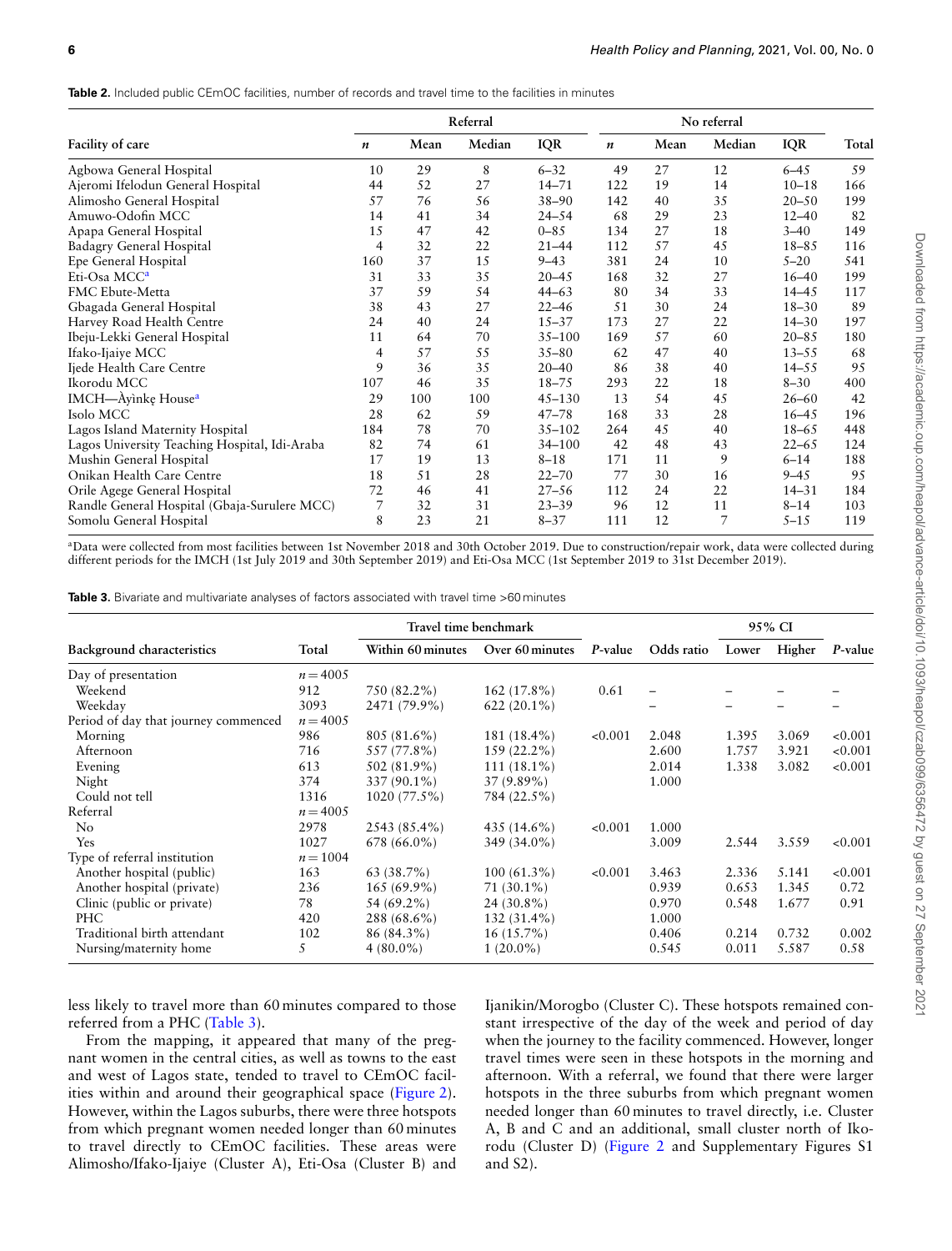<span id="page-6-0"></span>

Figure 2. Map of Lagos state showing clusters where pregnant women needed longer than 60 minutes to travel to public CEmOC facilities.

Mean travel time and distance to each CEmOC facility were compared to Agbowa General Hospital (reference point). For travel time, some facilities located in the city [Lagos Island Maternity Hospital (LIMH), IMCH (Àyìnke˛ House)], suburbs (Alimosho General Hospital, FMC Ebute-Metta, Ifako-Ijaiye MCC, LUTH, Mushin General Hospital, Randle General Hospital (Gbaja-Surulere MCC), Somolu General Hospital) and towns (Badagry General Hospital, Ibeju-Lekki General Hospital required statistically significant additional time of travel to access. Compared to Agbowa General Hospital, the two tertiary referral facilities [IMCH (58 (95% CI 44–72) minutes] and LUTH [38 (95% CI 27–49) minutes)] and LIMH [31 (95% CI 21–41) minutes] required the highest significant additional time to access. Also, compared to Agbowa General Hospital, distance to Ibeju-Lekki General Hospital [16.5 (95% CI 11.9–21.0) km], LIMH [8.2 (95% CI 4.1–12.4) km] and IMCH (Ayinke House) [7.8 (95%) CI 1.7–13.9) km] was significantly longer (Table 4).

There was a significant reduction in mean travel time and distance to health facilities for pregnant women who lived within the cluster surrounding the newly constructed Eti-Osa MCC before and after its commissioning [(−42 (95% CI −47– 36) minutes)] and after [(−25 (95% CI −27–22) km)] the commissioning of the facility (*P* < 0.001).

## **Discussion**

In this study, we set out to estimate more realistic travel time estimates for pregnant women in need of CEmOC using Google Maps and then use these estimates to assess geographical accessibility and coverage of CEmOC in Lagos state, Nigeria. By pioneering the application of an already available, accessible and scalable GPS navigation application that offers traffic, road condition and travel updates (Google Maps) to estimate travel time at scale and across a specific sub-national setting, we have been able to demonstrate that such tools can be particularly useful from a supply-side perspective to understand true geographic accessibility and coverage of CEmOC in an LMIC setting.

We found that total travel time ranged from 2 to 240 minutes for women who travelled directly to their chosen CEmOC facility and 7 to 320 minutes for women who sought care there because of a referral. Our findings are wider than self-reported travel time estimates reported by pregnant women in a qualitative study conducted in Lagos, which suggested that they required between 5 and 240 minutes to reach CEmOC facilities([Banke-Thomas](#page-10-1) *et al.*, 2020). A wider range of between 10 minutes to 1 day has been reported in

a systematic review of qualitative studies on maternal emergency transport in LMICs [\(Wilson](#page-12-3) *et al.*, 2013). When our time estimates were compared with the WHO and other widely used benchmarks([WHO, UNFPA, UNICEF](#page-12-1) *et al*., [2009;](#page-12-1) [Chowdhury](#page-11-8) *et al.*, 2017; [Niyitegeka](#page-11-27) *et al.*, 2017; [Ouma](#page-11-28) *et al.*[, 2018](#page-11-28)), we found that in Lagos, more than 80 and 96% of pregnant women with obstetric emergencies, irrespective of referral status, were able to reach facilities within the 1 and 2-hour thresholds, respectively. It also fulfils the minimum Lancet commission recommended target of 80% coverage (Meara *et al.*[, 2015](#page-11-4)). Our estimate in Lagos state, the most urbanized part of Nigeria, is not vastly different from a modelled estimate that reported that more than 90% of women of childbearing age in Nigeria reside within 2-hour travel time of a public hospital that they can access if in a situation of emergency (Ouma *et al.*[, 2018](#page-11-28)). However, such high coverage levels may not hold in the sparsely populated north of the country where CEmOC facilities are few and far between (Kabo *et al.*[, 2019\)](#page-11-29).

Our study also showed that regardless of the day of presentation (weekend or weekday), those travelling in the morning, afternoon or evening were more likely to travel longer than 60 minutes to reach a CEmOC facility compared to those that travel at night. This observation might be related to the significant 'go-slow' traffic that is a feature of Lagos during the morning and evening peak periods([Asiyanbola](#page-10-7) *et al.*, 2012). The traffic has been linked to poor road conditions, dense population, inadequate road network, poor traffic management and disorderly driving by many commuters in Lagos. In addition, our study also highlighted that referral significantly increased the odds of pregnant women needing more than 1 hour to reach CEmOC facilities, more so for those referred from other public CEmOC facilities (general hospitals and MCCs). While this might be intuitively right, as public CEmOC facilities would typically be further away from each other compared to PHCs and private hospitals (many of which feed into CEmOC facilities around them), such prolongation of travel time to health facilities might also be due to poor/inefficient referrals as has previously been reported in the literature (Cham *et al.*[, 2005](#page-10-10); Chi *et al.*[, 2015](#page-10-11); [Banke-](#page-10-1)[Thomas](#page-10-1) *et al.*, 2020). The additional insight from our study is that CEmOC-to-CEmOC referrals do occur, with 30-54% of referrals to teaching hospitals originating from general hospitals. Women have a positive opinion of public CEmOC facilities in Lagos due to its perceived conglomeration of highly skilled health personnel [\(Wright](#page-12-6) *et al.*, 2017). However, it might be the case that while technical capacity may be available, infrastructural capacity in terms of bed space and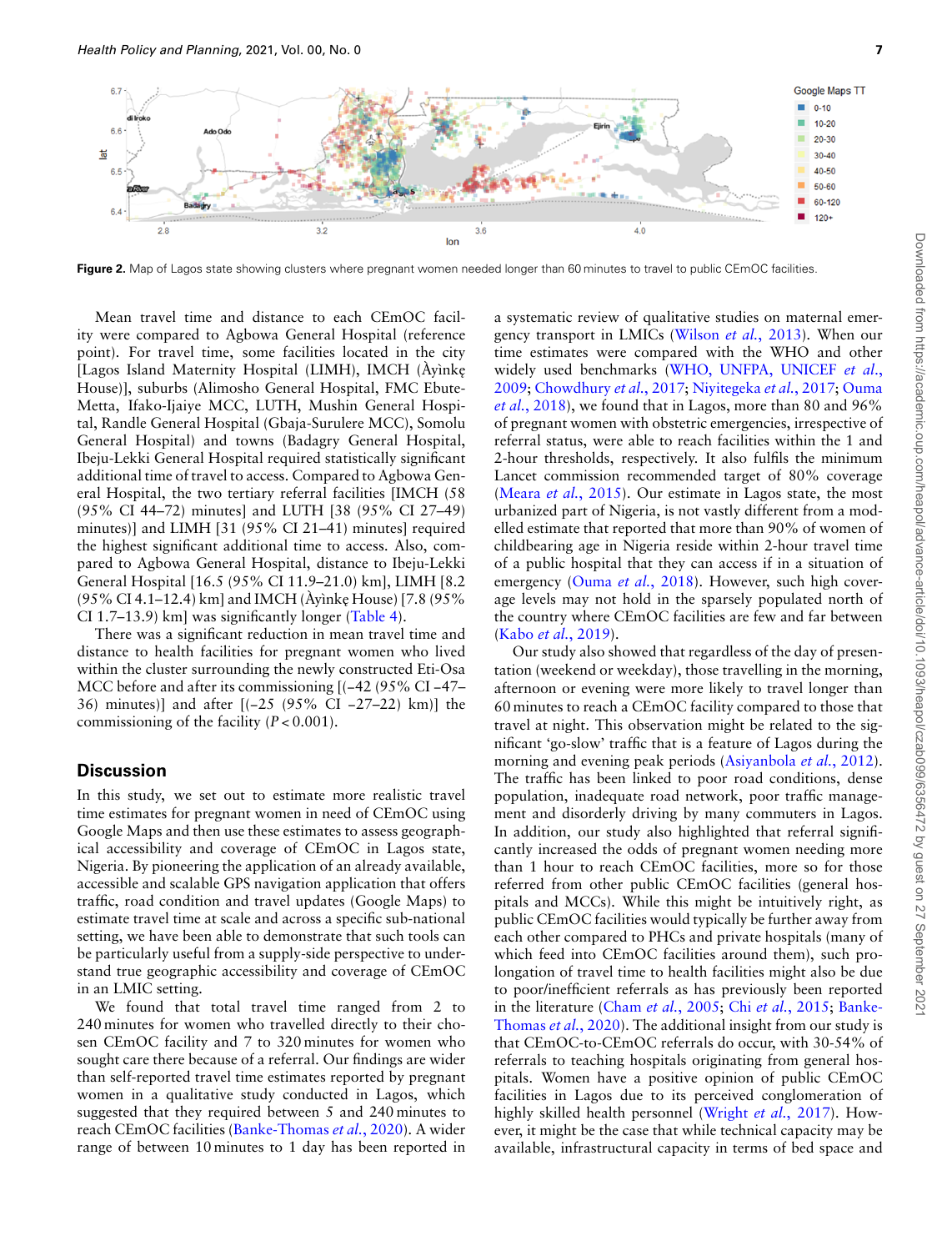**Table 4.** Linear regression model of travel time and distance to public CEmOC facilities

#### **Travel time (in minutes)**

| 11avel 11111e (111 1111111111e)               |         |           |         |          |        |  |
|-----------------------------------------------|---------|-----------|---------|----------|--------|--|
| Facility of care <sup>a</sup>                 | Coef.   | Std. Err. | P >  t  | [95% CI] |        |  |
| Ajeromi Ifelodun General Hospital             | 0.3     | 5.4       | 0.96    | $-10.3$  | 10.8   |  |
| Alimosho General Hospital                     | 22.6    | 5.3       | < 0.001 | 12.3     | 32.9   |  |
| Amuwo-Odofin MCC                              | 3.4     | 6.1       | 0.57    | $-16.9$  | 15.3   |  |
| Apapa General Hospital                        | 1.0     | 5.5       | 0.86    | $-9.7$   | 11.7   |  |
| Badagry General Hospital                      | 28.1    | 5.7       | < 0.001 | 17.0     | 39.2   |  |
| Epe General Hospital                          | 0.4     | 4.9       | 0.93    | $-9.1$   | 9.9    |  |
| Eti-Osa MCC                                   | 4.8     | 5.3       | 0.36    | $-5.5$   | 15.1   |  |
| FMC Ebute-Metta                               | 14.2    | 5.7       | 0.01    | 3.1      | 25.3   |  |
| Gbagada General Hospital                      | 8.1     | 6.0       | 0.17    | $-3.6$   | 19.8   |  |
| Harvey Road Health Centre                     | 0.7     | 5.3       | 0.89    | $-9.6$   | 11.0   |  |
| Ibeju-Lekki General Hospital                  | 30.0    | 5.3       | < 0.001 | 19.5     | 40.4   |  |
| Ifako-Ijaiye MCC                              | 22.7    | 5.9       | < 0.001 | 11.2     | 34.3   |  |
| Ijede Health Care Centre                      | 10.5    | 5.9       | 0.07    | $-1.0$   | 22.1   |  |
| Ikorodu MCC                                   | 1.2     | 4.9       | 0.80    | $-8.5$   | 10.9   |  |
| Isolo MCC                                     | 9.8     | 5.3       | 0.06    | $-0.5$   | 20.2   |  |
| Lagos Island Maternity Hospital               | 31.1    | 4.9       | < 0.001 | 21.5     | 40.7   |  |
| <b>IMCH-Ayinke House</b>                      | 58.4    | 7.2       | < 0.001 | 44.4     | 72.5   |  |
| Lagos University Teaching Hospital, Idi-Araba | 37.5    | 5.6       | < 0.001 | 26.6     | 48.5   |  |
| Mushin General Hospital                       | $-15.6$ | 5.3       | < 0.001 | $-25.9$  | $-5.2$ |  |
| Onikan Health Care Centre                     | 6.4     | 5.9       | 0.28    | $-5.2$   | 17.9   |  |
| Orile Agege General Hospital                  | 5.1     | 5.3       | 0.33    | $-5.3$   | 15.5   |  |
| Randle General Hospital (Gbaja-Surulere MCC)  | $-14.2$ | 5.8       | 0.01    | $-25.5$  | $-2.8$ |  |
| Somolu General Hospital                       | $-15.3$ | 5.6       | 0.01    | $-26.4$  | $-4.2$ |  |
| _cons                                         | 27.6    | 4.6       | < 0.001 | 18.5     | 36.6   |  |
| Distance (kilometres)                         | Coef.   | Std. Err. | P >  t  | [95% CI] |        |  |
| Facility of care <sup>a</sup>                 |         |           |         |          |        |  |
| Ajeromi Ifelodun General Hospital             | $-5.9$  | 2.3       | 0.01    | $-10.5$  | $-1.4$ |  |
| Alimosho General Hospital                     | 2.9     | 2.3       | 0.19    | $-1.5$   | 7.4    |  |
| Amuwo-Odofin MCC                              | $-3.1$  | 2.6       | 0.24    | $-8.2$   | 2.0    |  |
| Apapa General Hospital                        | $-6.0$  | 2.4       | 0.01    | $-10.7$  | $-1.4$ |  |
| Badagry General Hospital                      | 6.7     | 2.5       | 0.01    | 1.9      | 11.6   |  |
| Epe General Hospital                          | 2.2     | 2.1       | 0.31    | $-2.0$   | 6.3    |  |
| Eti-Osa MCC                                   | $-2.7$  | 2.3       | 0.23    | $-7.2$   | 1.8    |  |
| FMC Ebute-Metta                               | $-2.5$  | 2.5       | 0.31    | $-7.3$   | 2.3    |  |
| Gbagada General Hospital                      | $-2.7$  | 2.6       | 0.29    | $-7.8$   | 2.3    |  |
| Harvey Road Health Centre                     | $-6.5$  | 2.3       | 0.004   | $-11.0$  | $-2.0$ |  |
| Ibeju-Lekki General Hospital                  | 16.5    | 2.3       | < 0.001 | 11.9     | 21.0   |  |
| Ifako-Ijaiye MCC                              | 0.0     | 2.6       | 0.99    | $-5.0$   | 5.0    |  |
| Ijede Health Care Centre                      | $-0.3$  | 2.5       | 0.90    | $-5.3$   | 4.7    |  |
| Ikorodu MCC                                   | $-4.0$  | 2.1       | 0.06    | $-8.2$   | 0.2    |  |
| Isolo MCC                                     | $-4.9$  | 2.3       | 0.033   | $-9.3$   | $-0.4$ |  |
| Lagos Island Maternity Hospital               | 8.2     | 2.1       | < 0.001 | 4.1      | 12.4   |  |
| IMCH-Ayinke House                             | 7.8     | 3.1       | 0.01    | 1.7      | 13.9   |  |
| Lagos University Teaching Hospital, Idi-Araba | 2.5     | 2.4       | 0.29    | $-2.2$   | 7.3    |  |
| Mushin General Hospital                       | $-9.5$  | 2.3       | < 0.001 | $-14.0$  | $-5.0$ |  |
| Onikan Health Care Centre                     | $-1.0$  | 2.5       | 0.69    | $-6.0$   | 4.0    |  |
| Orile Agege General Hospital                  | $-0.2$  | 2.3       | 0.91    | $-4.8$   | 4.3    |  |
| Randle General Hospital (Gbaja-Surulere MCC)  | $-8.3$  | 2.5       | < 0.001 | $-13.3$  | $-3.4$ |  |
| Somolu General Hospital                       | $-8.9$  | 2.4       | < 0.001 | $-13.7$  | $-4.1$ |  |
| _cons                                         | 13.4    | 2.0       | < 0.001 | 9.5      | 17.3   |  |
|                                               |         |           |         |          |        |  |

<span id="page-7-0"></span><sup>a</sup>Agbowa General Hospital was reference point.

equipment (e.g. incubators to manage preterm babies) may be lacking in these general hospitals, explaining why some women seeking care there require onward referral.

Following geocoding, it appears many of the women in the central cities and towns to the east and west of the state mostly tended to travel to CEmOC facilities within and around their geographical area. However, we identified four cluster areas from which many women needed more than 60 minutes to reach CEmOC facilities. The newly commissioned Eti-Osa

MCC([Bassey, 2019](#page-10-6)) was located in one of these clusters, and evidence from our before-and-after analysis shows that it had led to a significant reduction in travel time. From our previously published qualitative enquiry with women using this facility, many travelled to LIMH or Ibeju-Lekki General Hospital before its launch([Banke-Thomas](#page-10-1) *et al.*, 2020). In the other three clusters, poor road conditions, including flooding due to blocked drainages and incomplete road construction, have been a huge challenge to travel in the recent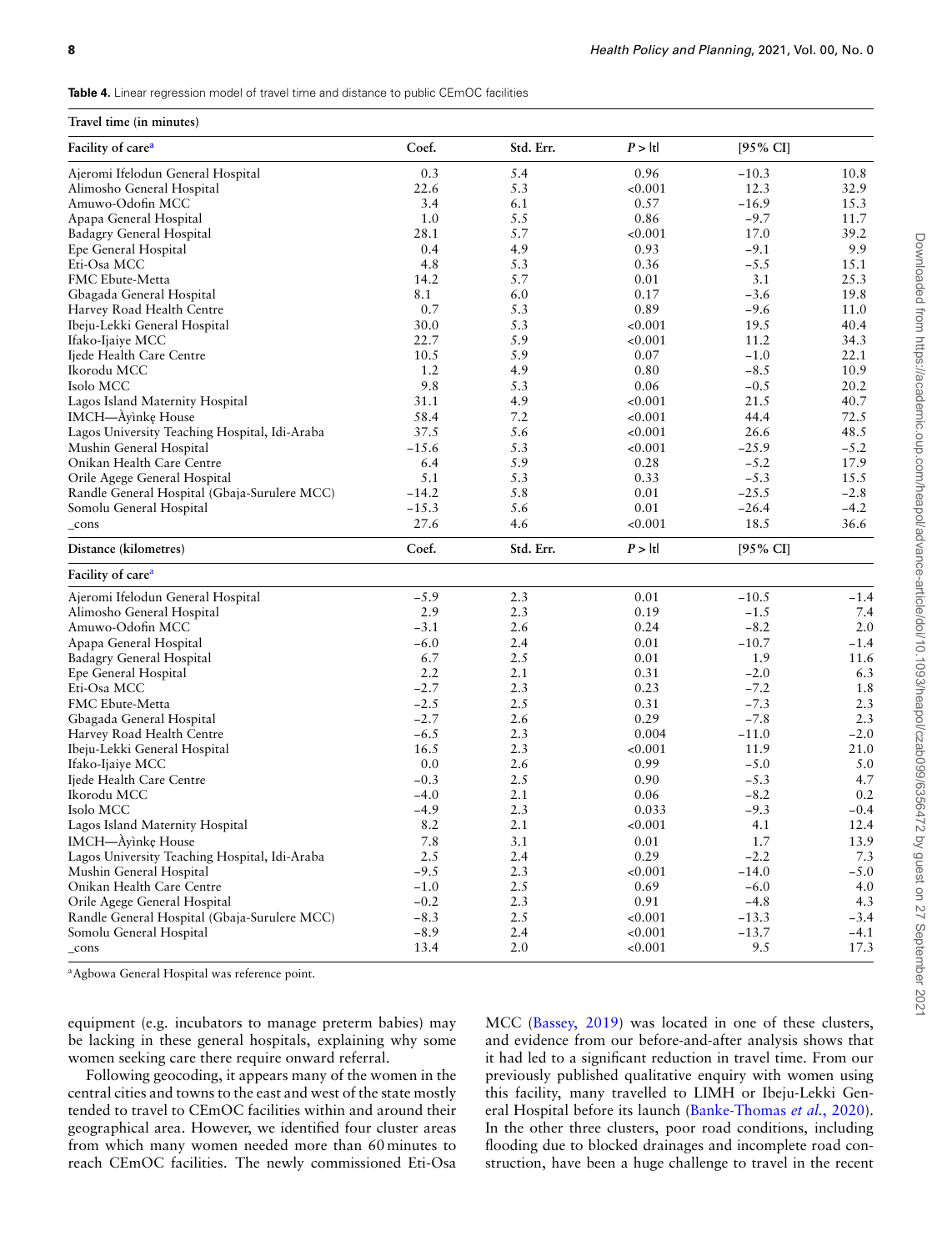

**Figure 3.** Map of Lagos state highlighting location of newly constructed public CEmOC facility with pregnant women living within Cluster D.

past [\(Adonai, 2020;](#page-10-12) [Hanafi, 2020](#page-11-30)). In addition, a high number of referrals from these facilities based in the suburbs to the city may also be a massive contributor to the increased travel time experienced by women. In a previous study, the Lagos State Government stated that CEmOC facilities have been 'strategically located across the state'. However, many women still report difficulty in timely access to facilities([Banke-](#page-10-13)[Thomas](#page-10-13) *et al.*, 2017). Some researchers have suggested that these difficulties could be related to poorly located EmOC services([Niyitegeka](#page-11-27) *et al.*, 2017) or the insufficient number of facilities within a reasonable distance for travel([Mkoka](#page-11-31) *et al.*[, 2014\)](#page-11-31). While some researchers have identified catchment areas with models([Chowdhury](#page-11-8) *et al.*, 2017), our use of travel time estimates from Google Maps showed that these 'left-behind' catchments (clusters, as we have called them) could appear and disappear dynamically, varying within the time of the day and highly responsive to the construction of new facilities. Our approach certainly helps in realizing some of the 'ambitions' for defining accurate and representative service catchment areas for public services, as described in a recent commentary [\(Macharia](#page-11-32) *et al.*, 2021).

Some policy implications need to be considered based on our findings. First, pregnant women in the suburbs should remain encouraged to use CEmOC facilities close to them while ensuring that those facilities have the technical and infrastructural capacity to provide the full scale of CEmOC 24/7. In the four clusters identified as coverage gaps, there are varied explanations for the higher occurrence of prolonged travel in these areas, necessitating targeted responses to address the prolonged travel to access CEmOC facilities. For Clusters A (Alimosho/Ifako-Ijaiye) and D (north of Ikorodu), there are established CEmOC facilities within these areas already and it appears the challenge might be their relative inaccessibility. To address this gap, a mix of road expansion and repair as well as optimization of referral systems could be effective to minimize travel time. The construction of the new facility in Cluster B (Eti-Osa) during the data collection period is an excellent case study in the effectiveness of such a strategy in addressing travel delays. This should be continually monitored to ensure women continue to use the nearby facility. There is also a need to understand why women bypass nearby facilities. For Cluster C (Ijanikin/Morogbo), on-going large-scale road constructions should be concluded sooner rather than later, to minimize further travel delays. In addition, there is no CEmOC facility for about 30 km to the east and west of this cluster. The construction of a new CEmOC facility might be a priority intervention for the government to consider.

In terms of the other policy options across the state, expansion of ambulance services has been recommended as a means

to improve referral([Tsegaye](#page-11-33) *et al.*, 2016), with researchers suggesting that its lack thereof hampers timely access to facilities (Geleto *et al.*[, 2018](#page-11-25)). While this might be the case in certain instances, the traffic contributes to delays for Lagos ambulances in 60% of cases([Venkatraman](#page-12-7) *et al.*, 2020). In addition, other drivers do not tend to give way to ambulances [\(Adewole](#page-10-14) *et al.*, 2012). Addressing these two limitations through traffic enforcement and education of drivers should be done alongside any investments in purchase of ambulances. Indeed, there is the option to expand the capacity of BEmOC facilities, such as primary health care centres across all clusters that have referral-related delays and are located farther away from the tertiary facilities. However, BEmOC facilities do not provide the full scale of care that women may require in emergency situations, and many of such facilities have low delivery volume, which makes skill retention of the health workers unlikely [\(Adegoke](#page-10-15) *et al.*, 2012). This means that a higher percentage of pregnant women presenting in these facilities need to be referred, thereby prolonging total travel time and the time before they receive lifesaving EmOC. Ultimately, such delays increase the risk for poor pregnancy outcomes for mothers and their newborns([Bossyns](#page-10-16) *et al.*, 2006; [Elmusharaf](#page-11-34) *et al.*[, 2017\)](#page-11-34). Authors of a study that modelled the geographic feasibility of service delivery redesign in six LMICs suggested focusing on building the capacity of CEmOC facilities instead of BEmOC facilities, highlighting that such a policy 'would not unduly affect geographical access'. Their model estimated that such a policy would reduce the percentage of those who can access facilities within 2 hours by at most 10%. At the 1-hour threshold, 4–20% of women would exceed 1-hour travel time access to CEmOC facilities, with a greater effect on women who reside in remote areas (Gage *et al.*[, 2019\)](#page-11-35). As evidence suggests that every 5-minute increase in travel time even to the nearest EmOC facility is associated with a 30% decrease in the coverage of the percentage of births occurring in health facilities, favouring home-based care([Panciera](#page-11-36) *et al.*, [2016\)](#page-11-36), such policy recommendation needs to be carefully considered.

At a global level, there is a need to review the guidance on the 2-hour travel time benchmark and 80% minimum target coverage (Meara *et al.*[, 2015\)](#page-11-4). While such targets might have been set with the objective of realism([WHO, UNFPA,](#page-12-1) [UNICEF](#page-12-1) *et al*., 2009), it does not fit into the current global goals to 'leave no one behind' and to achieve universal health coverage([UN, 2020;](#page-11-37) [WHO, 2020\)](#page-12-8). In any case, it begs the question—'what about the remaining 20%'? Should they not be able to access critical services in good time? The other critical challenge is that travelling to reach a facility includes deciding to go to the facility, finding appropriate means of transport and getting ready to go [\(Banke-Thomas](#page-10-1) *et al.*,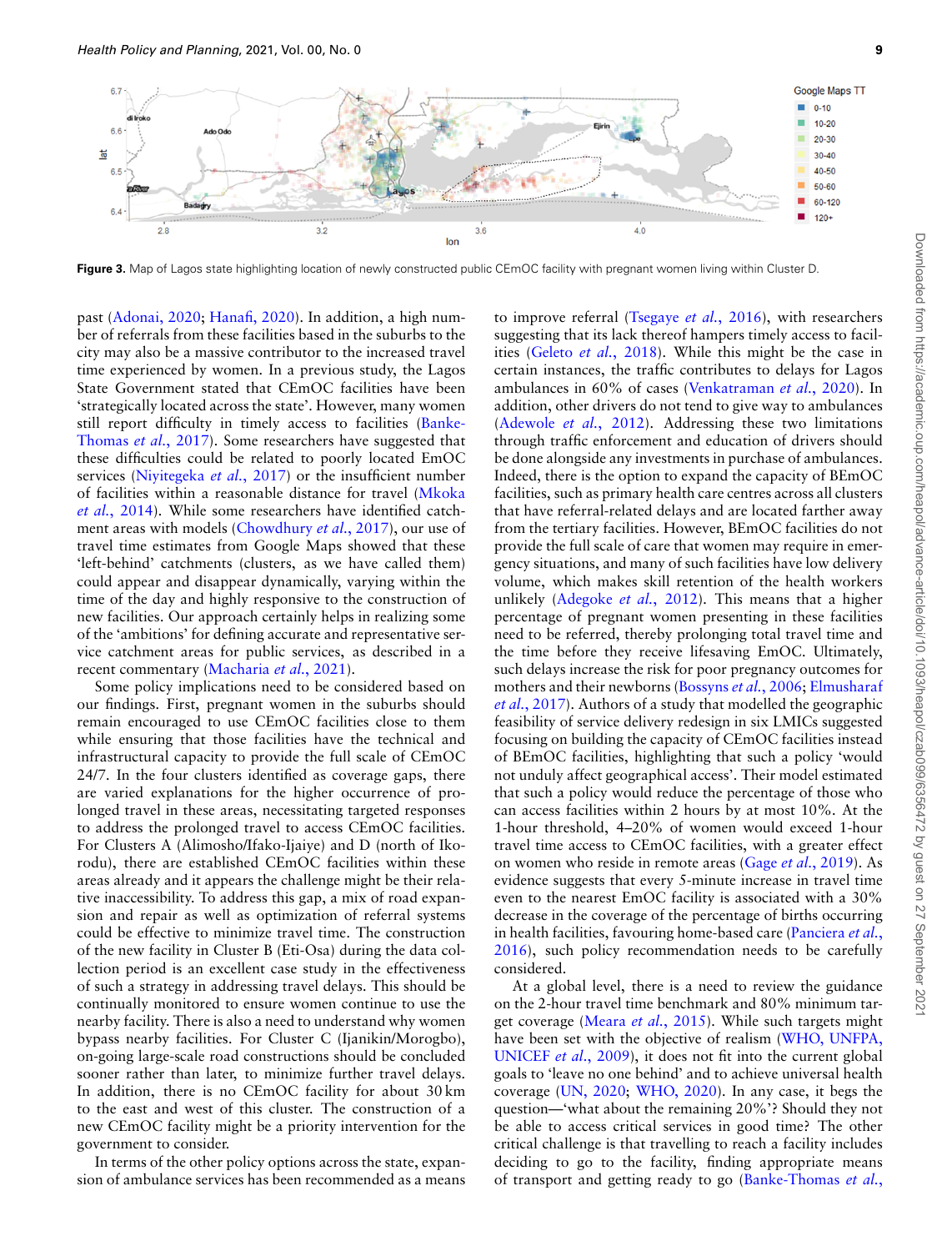2020). All these micro-phases are not accounted for in these recommended benchmarks. In addition, it is known that the most rapidly fatal pregnancy complication, haemorrhage, can lead to maternal death within 2 hours of starting and for some women even in minutes([Khan and El-Rafaey, 2006](#page-11-5); [UNFPA,](#page-11-6) [2012](#page-11-6)). In one model-based study, the authors showed that 16 sub-Saharan countries are already achieving the 80% 2-hour travel time target (Ouma *et al.*[, 2018\)](#page-11-28), so certainly this threshold is attainable and yet travel to facilities remain the significant contributor to maternal death. It might be time to set the bar higher.

For practice implications, while we have been able to push the frontiers of the field and shown what is possible, health information management systems still have to be set up to collect full and accurate data on the travel of all pregnant women as part of routine history-taking. We depended heavily on the high levels of completeness and accuracy of data on the origin and referral points in patient records. Where there were gaps or confusing entries, medical doctors who served as data collectors in our study were able to clarify from the actual care providers to complete data. However, in some instances, this was not possible. At the barest minimum, addresses, names of referral points and other stopovers made while travelling to the facility need to be reported for every pregnant woman.

Overall, our study clearly shows that when closer-toreality travel time estimates are available and aggregated, they will generate highly relevant insights that identify specific areas of geographical inequity. This lines up with long-held expectations on the capacity of GIS to identify the optimum location of new/upgraded facilities([Admasu](#page-10-17) *et al.*, [2011](#page-10-17); [Banke-Thomas](#page-10-18) *et al.*, 2016). The additional insight that our study provides also addresses some of the key gaps that policymakers and researchers have deemed necessary to reach 'utopia' for geospatial analysis for reproductive, maternal, newborn, child and adolescent health([Matthews](#page-11-38) *et al.*[, 2019\)](#page-11-38). While we have used Google Maps in our study, other similar platforms are increasing in popularity now. For example, Waze [\(https://waze.com\)](https://waze.com) developed by Waze Mobile, which is similar in functionality to Google Maps. Here WeGo(<https://wego.here.com/>) developed by HERE Global B.V. allows real-time traffic, public transport, pedestrian and bicycle navigation route functions. These proprietary platforms usually come at a cost, especially if a significant number of queries are being requested for analyses. Such costs could be prohibitive for LMIC researchers ([Banke-Thomas](#page-10-3) *et al.*, 2019). However, there is also an opensource, World Bank supported application called OpenTraffic ([http://opentraffic.io/\)](http://opentraffic.io/) that also captures real-time traffic. On the flip side, as a demand-side strategy to assess travel time, some researchers see an opportunity to mine data being gathered from smartphones equipped with GPS functioning and collated by big-tech companies (Weiss *et al.*[, 2020\)](#page-12-9). While this is certainly the future, the feasibility of this demand-side strategy for LMICs is probably questionable for now, with smartphone penetration still between 13 and 51% in many sub-Saharan African countries([Silver and Johnson, 2018\)](#page-11-39).

Our findings need to be interpreted while bearing in mind some key limitations. First, while we have leveraged actual patient data to map the travel paths of the pregnant women, we have not captured the travel time based on their actual 'experienced' travel time. However, Google Maps has been shown to be  $85\%$  (IQR = 69-98%) accurate in reflecting

actual travel time([Banke-Thomas](#page-10-5) *et al.*, 2021). For the travel time estimates that we had, it was impossible to estimate travel time for journeys that included waterways, as Google Maps does not have this capacity. There were eight such cases in our dataset. However, there may be more who were classed as 'untraceable' because there was no address in their records or we could not find their stated address. Some of these women may be living in very remote settlements and slums including riverine ones like Makoko, where higher mortalities have been reported([Anastasi](#page-10-19) *et al.*, 2017). Tracing addresses in such settlements is an impossible task, although about 40% of those who live in these settlements tend to use private health facilities close to their communities([Anastasi](#page-10-19) *et al.*, 2017). In addition, although we had data on the months of presentation and could have aggregated to assess seasonal patterns that may affect travel, we were also not able to do this as Google Maps does not have the capacity to show monthly variation in travel time estimates. We have also assumed that women commuted by a motorized vehicle to the facility and not estimated travel time for women who might have walked to the health facility—a means of travel taken by 30% of women in Lagos, as per the 2018 NDHS [\(National Population Commission,](#page-11-18) [ICF International, 2019](#page-11-18)). In addition, we have not included the additional time that it could have taken to prepare means of travel to the facility. This suggests that our time estimates may be shorter than the reality experienced by some women. Furthermore, our study was based on women who made it to a public CEmOC facility. There would have been those who went directly to a private hospital or died before arrival at a public hospital. Such cases are completely missing from our data. Finally, some facilities were not working to capacity when we collected the data due to repair works. However, we do not believe these would have significantly altered our findings.

## **Conclusion**

For pregnant women in emergency situations, reaching health facilities with the full repertoire of resources to provide the care they need is truly a case of every minute matters. Factors that are for the most part out of the control of pregnant women including the period of the day they travel, being referred (especially from another public CEmOC facility), and trying to reach the 'big' tertiary hospitals prolonged travel time. Clearly, more needs to be done in supporting pregnant women to reach care in emergencies. Presently, most of our understanding of women's travel times to health facilities in many LMICs has thus far been based on conjectures far away from reality. With innovation clearly needed in capturing these data to promote equity in EmOC service access, our study shows that ubiquitous GPS navigation applications such as Google Maps, if deployed on a large scale can provide the critical, context-specific and closer-to-reality evidence that will allow policymakers to be more effective. Analyses based on such platforms will be more engaging for policymakers and if combined with supportive economic costing of policy options can significantly improve their decision-making capacity towards achieving an equitable distribution of health facilities not just for EmOC but for all health emergency services. However, actions taken to address any gaps identified need to be contextual and responsive to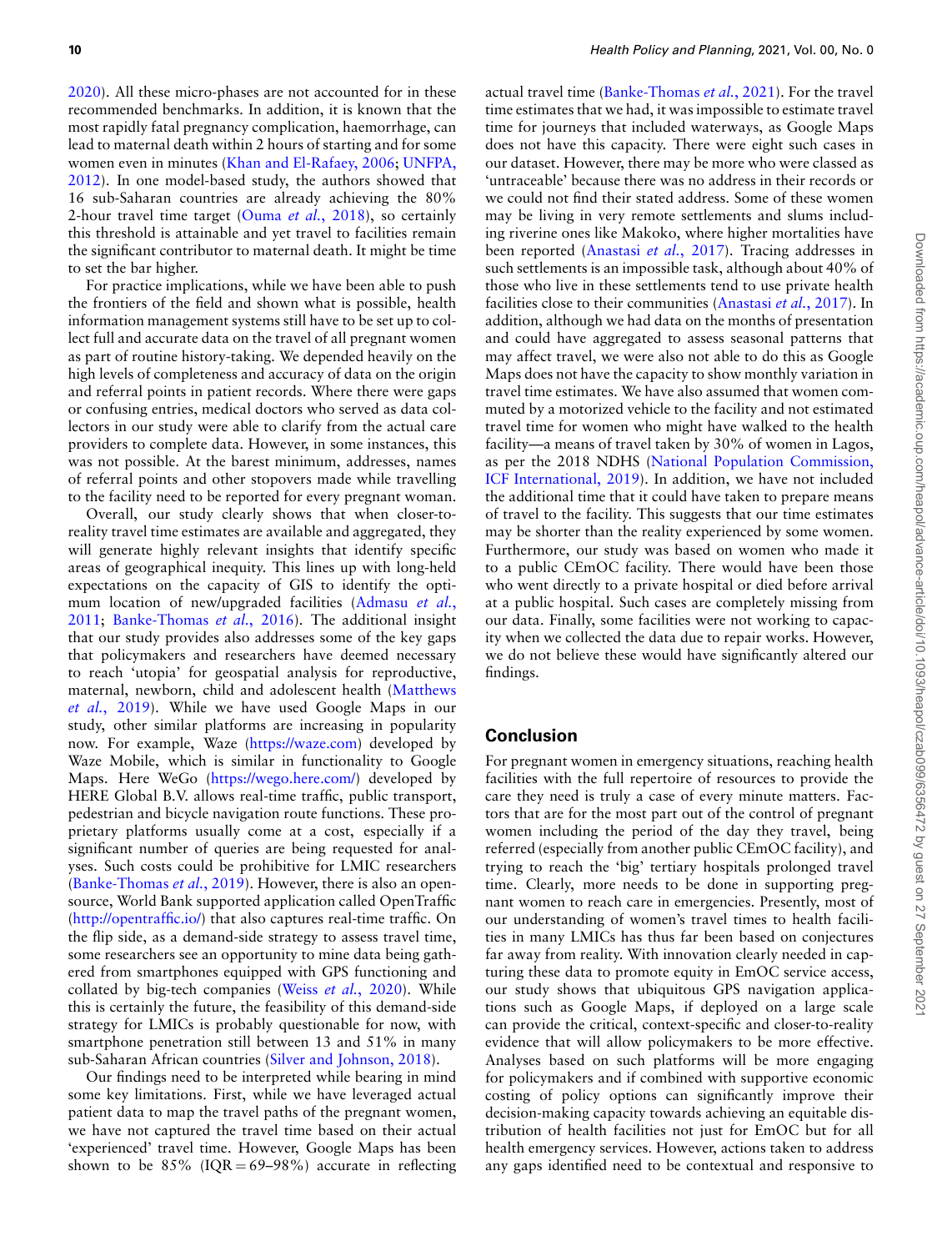'hotspots'. Future research should look at the interaction between travel time, obstetric complication and pregnancy outcomes.

## **Supplementary data**

[Supplementary data](https://academic.oup.com/heapol/article-lookup/doi/https://doi.org/10.1093/heapol/czab099#supplementary-data) are available at *Health Policy and Planning* online.

## **Data availability**

For the privacy of individuals that participated in the study, data underlying this article cannot be shared publicly.

## **Funding**

Dr Aduragbemi Banke-Thomas was finacially supported by the AXA Research Fund with the Grant No. 2018-AXA-THEME2-027 to complete this work.

## **Acknowledgements**

Sincere appreciation to all the research assistants who supported the research team in collecting the data for this study. This study was funded by AXA Research Fund. The funder had no role in the study design, data collection, analysis and interpretation, writing of the manuscript or decision to publish the findings. The authors are also particularly grateful to the reviewers who provided very insightful comments that helped improve this paper.

## **Authors' contributions**

AB-T conceptualized the study. AB-T, AO, MB, OW, OB and BA developed the study design and were involved in the data collection, AB-T, KLMW and LC led data analysis. AB-T prepared the first draft of the manuscript. All authors were involved in preparation of subsequent drafts KLMW, MB, OW, OB, and BA, AA and LB were involved in the initial drafting of the manuscripts of the manuscript and approved the final version.

## **Ethical approval**

Ethical approval for this study was obtained from the Research and Ethics Committees of the Lagos state University Teaching Hospital (LASUTH) (LREC/06/ 10/1226) and Lagos University Teaching Hospital (LUTH) (ADM/DCST/HREC/APP/2880). Social approval for the study was received from the Lagos State Government (LSHSC/2222/VOLII/107).

## **Conflict of interest statement**

The authors declare that they have no conflict of interest.

## **References**

<span id="page-10-15"></span>Adegoke A, Utz B, Msuya SE, van den Broek N. 2012. Skilled birth attendants: who is who? A descriptive study of definitions and roles from nine Sub Saharan African countries. *PLoS One* **7**: e40220.

- <span id="page-10-14"></span>Adewole OA, Fadeyibi IO, Kayode MO *et al.* 2012. Ambulance services of Lagos state, Nigeria: a six-year (2001–2006) audit. *West African Journal of Medicine* **31**: 3–7.
- <span id="page-10-17"></span>Admasu K, Haile-Mariam A, Bailey P 2011. Indicators for availability, utilization, and quality of emergency obstetric care in Ethiopia, 2008. *International Journal of Gynaecology and Obstetrics* **115**:  $101 - 5$
- <span id="page-10-12"></span>Adonai G. 2020. Residents decry poor drainage, bad roads as flood ravages Akowonjo communities. *Alimosho Today*.
- <span id="page-10-0"></span>Afari H, Hirschhorn LR, Michaelis A, Barker P, Sodzi-Tettey S. 2014. Quality improvement in emergency obstetric referrals: qualitative study of provider perspectives in Assin North District, Ghana. *BMJ Open* **4**: e005052.
- <span id="page-10-8"></span>Ahmed S, Adams AM, Islam R, Hasan SM, Panciera R. 2019. Impact of traffic variability on geographic accessibility to 24/7 emergency healthcare for the urban poor: a GIS study in Dhaka, Bangladesh Wilson FA (ed). *PLoS One* **14**: e0222488.
- <span id="page-10-19"></span>Anastasi E, Ekanem E, Hill O *et al.* 2017. Unmasking inequalities: sub-national maternal and child mortality data from two urban slums in Lagos, Nigeria tells the story. *PLoS One* **12**: e0177190.
- <span id="page-10-7"></span>Asiyanbola RA, Osoba SB, Adewale SS. 2012. Road traffic administration and management in the third world mega-city: Lagos, Nigeria. *International Journal of Development and Sustainability* **1**: 490–509.
- <span id="page-10-1"></span>Banke-Thomas A, Balogun M, Wright O *et al.* 2020. Reaching health facilities in situations of emergency: qualitative study capturing experiences of pregnant women in Africa's largest megacity. *Reproductive Health* **17**: 145.
- <span id="page-10-5"></span>Banke-Thomas A, Wong KLM, Ayomoh FI, Giwa-Ayedun RO, Benova L. 2021. "In cities, it's not far, but it takes long": comparing estimated and replicated travel times to reach life-saving obstetric care in Lagos, Nigeria. *BMJ Global Health* **6**: e004318.
- <span id="page-10-3"></span>Banke-Thomas A, Wright K, Collins L. 2019. Assessing geographical distribution and accessibility of emergency obstetric care in sub-Saharan Africa: a systematic review. *Journal of Global Health* **9**: 010414.
- <span id="page-10-18"></span>Banke-Thomas A, Wright K, Sonoiki O *et al.* 2016. Assessing emergency obstetric care provision in low- and middle-income countries: a systematic review of the application of global guidelines. *Global Health Action* **9**: 31880.
- <span id="page-10-13"></span>Banke-Thomas A, Wright K, Sonoiki O *et al.* 2017. Multi-stakeholder perspectives on access, availability and utilization of emergency obstetric care services in Lagos, Nigeria: a mixed-methods study. *Journal of Public Health in Africa* **8**: 717.
- <span id="page-10-6"></span>Bassey J. 2019. Lagos targets 1m mothers, children as 110-bed MCC opens in Eti-Osa. *Business Day*.
- <span id="page-10-16"></span>Bossyns P, Abache R, Abdoulaye MS *et al.* 2006. Monitoring the referral system through benchmarking in rural Niger: an evaluation of the functional relation between health centres and the district hospital. *BMC Health Services Research* **6**: 51.
- <span id="page-10-4"></span>Boulos MNK. 2005. Web GIS in practice III: creating a simple interactive map of England's strategic health authorities using Google Maps API, Google Earth KML, and MSN virtual earth map control. *International Journal of Health Geographics* **4**: 22.
- <span id="page-10-9"></span>Burgert CR, Colston J, Roy T, Zachary B. 2013. Geographic displacement procedure and georeferenced data release policy for the demographic and health surveys. No. 7. Calverton, Maryland, USA.
- <span id="page-10-10"></span>Cham M, Sundby J, Vangen S. 2005. Maternal mortality in the rural Gambia, a qualitative study on access to emergency obstetric care. *Reproductive Health* **2**: 3.
- <span id="page-10-2"></span>Chavane LA, Bailey P, Loquiha O *et al.* 2018. Maternal death and delays in accessing emergency obstetric care in Mozambique. *BMC Pregnancy and Childbirth* **18**: 71.
- <span id="page-10-11"></span>Chi PC, Bulage P, Urdal H, Sundby J. 2015. Barriers in the delivery of emergency obstetric and neonatal care in post-conflict Africa: qualitative case studies of Burundi and Northern Uganda. *PLoS One* **10**: e0139120.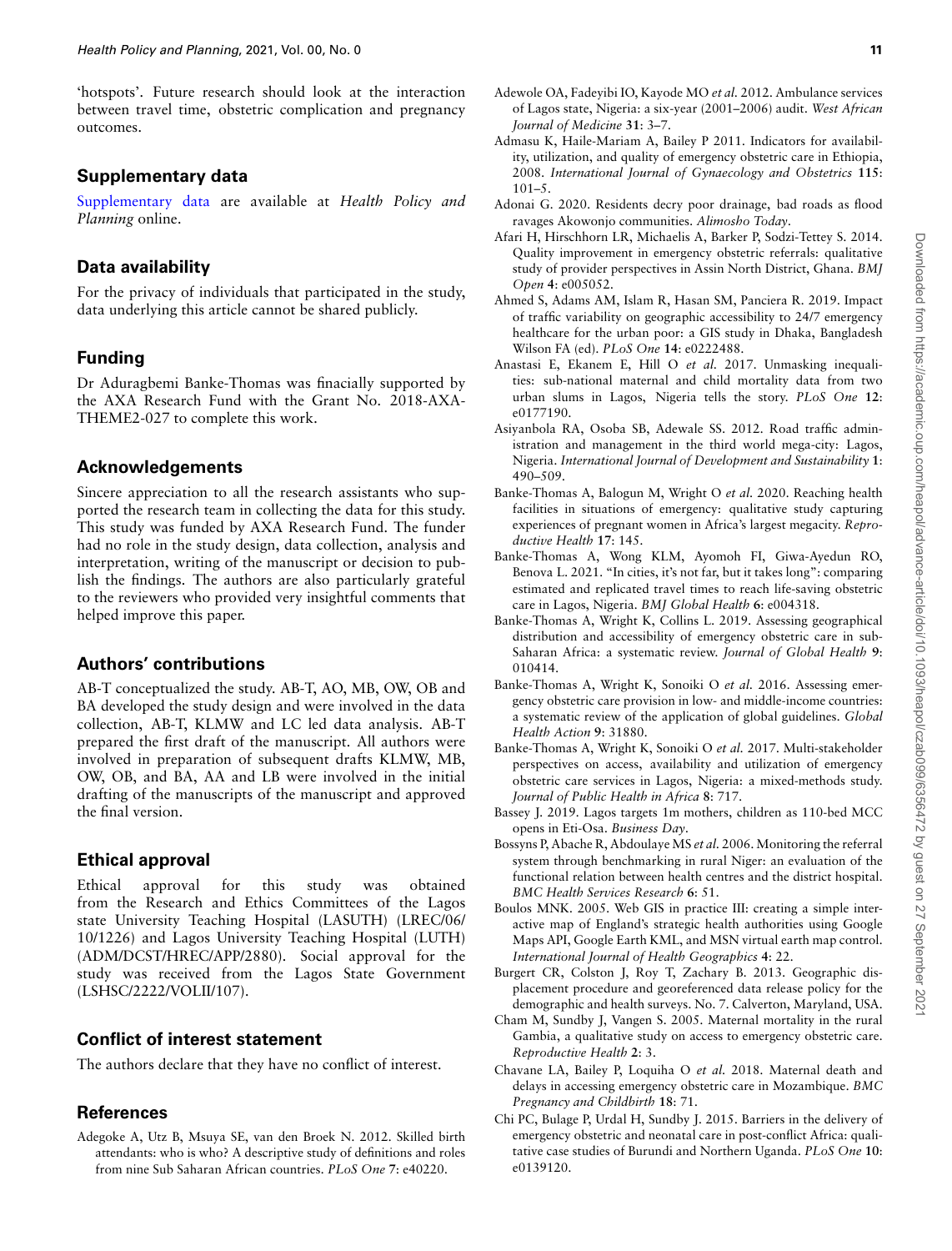- <span id="page-11-8"></span>Chowdhury ME, Biswas TK, Rahman M, Pasha K, Hossain MA. 2017. Use of a geographic information system to assess accessibility to health facilities providing emergency obstetric and newborn care in Bangladesh. *International Journal of Gynecology & Obstetrics* **138**: 164–70.
- <span id="page-11-34"></span>Elmusharaf K, Byrne E, AbuAgla A *et al.* 2017. Patterns and determinants of pathways to reach comprehensive emergency obstetric and neonatal care (CEmONC) in South Sudan: qualitative diagrammatic pathway analysis. *BMC Pregnancy and Childbirth* **17**: 1–15.
- <span id="page-11-26"></span>Gabrysch S, Campbell OMR. 2009. Still too far to walk: literature review of the determinants of delivery service use. *BMC Pregnancy and Childbirth* **9**: 34.
- <span id="page-11-35"></span>Gage AD, Carnes F, Blossom J *et al.* 2019. In low- and middle-income countries, is delivery in high-quality obstetric facilities geographically feasible? *Health Affairs* **38**: 1576–84.
- <span id="page-11-25"></span>Geleto A, Chojenta C, Musa A, Loxton D. 2018. Barriers to access and utilization of emergency obstetric care at health facilities in sub-Saharan Africa: a systematic review of literature. *Systematic Reviews* **7**: 183.
- <span id="page-11-7"></span>Gething PW, Johnson FA, Frempong-Ainguah F *et al.* 2012. Geographical access to care at birth in Ghana: a barrier to safe motherhood. *BMC Public Health* **12**: 991.
- <span id="page-11-30"></span>Hanafi A. 2020. Horrible Lagos-Badagry road: Motorists' nightmare, cash cow for miscreants. *Punch*.
- <span id="page-11-29"></span>Kabo I, Orobaton N, Abdulkarim M *et al.* 2019. Strengthening and monitoring health system's capacity to improve availability, utilization and quality of emergency obstetric care in northern Nigeria Brenner S (ed). *PLoS One* **14**: e0211858.
- <span id="page-11-16"></span>Kelly C, Hulme C, Farragher T, Clarke G. 2016. Are differences in travel time or distance to healthcare for adults in global north countries associated with an impact on health outcomes? A systematic review. *BMJ Open* **6**: e013059.
- <span id="page-11-15"></span>Keyes EB, Parker C, Zissette S, Bailey PE, Augusto O. 2019. Geographic access to emergency obstetric services: a model incorporating patient bypassing using data from Mozambique. *BMJ Global Health* **4**: e000772.
- <span id="page-11-5"></span>Khan R, El-Rafaey H. 2006. Pathophysiology of post partum haemorrhage and third stage of labour. In: B-Lynch C, Keith L, Lalonde A, Karoshi M (eds). *A Textbook of Post Partum Haemorrhage*. London: Sapiens publishing, 62–9.
- <span id="page-11-12"></span>Kruk ME, Mbaruku G, McCord CW *et al.* 2009. Bypassing primary care facilities for childbirth: A population-based study in rural Tanzania. *Health Policy and Planning* **24**: 279–88.

<span id="page-11-17"></span>LASG. 2019. Abstract of local government statistics. Ikeja.

- <span id="page-11-32"></span>Macharia PM, Ray N, Giorgi E, Okiro EA, Snow RW. 2021. Defining service catchment areas in low-resource settings. *BMJ Global Health* **6**: e006381.
- <span id="page-11-9"></span>Makacha L, Makanga PT, Dube YP *et al.* 2020. Is the closest health facility the one used in pregnancy care-seeking? A cross-sectional comparative analysis of self-reported and modelled geographical access to maternal care in Mozambique, India and Pakistan. *International Journal of Health Geographics* **19**: 1.
- <span id="page-11-38"></span>Matthews Z, Rawlins B, Duong J *et al.* 2019. Geospatial analysis for reproductive, maternal, newborn, child and adolescent health: gaps and opportunities. *BMJ Global Health* **4**: e001702.
- <span id="page-11-4"></span>Meara JG, Leather AJM, Hagander L *et al.* 2015. Global surgery 2030: evidence and solutions for achieving health, welfare, and economic development. *The Lancet* **386**: 569–624.
- <span id="page-11-31"></span>Mkoka DA, Goicolea I, Kiwara A, Mwangu M, Hurtig A. 2014. Availability of drugs and medical supplies for emergency obstetric care : experience of health facility managers in a rural District of Tanzania. *BMC Pregnancy and Childbirth* **14**: 108.
- <span id="page-11-10"></span>Mubiri P, Kajjo D, Okuga M *et al.* 2020. Bypassing or successful referral? A population-based study of reasons why women travel far

for childbirth in Eastern Uganda. *BMC Pregnancy and Childbirth* **20**: 497.

- <span id="page-11-18"></span>National Population Commission, ICF International. 2019. Nigeria Demographic and Health Survey 2018. Abuja, Nigeria and Rockville, Maryland, USA.
- <span id="page-11-27"></span>Niyitegeka J, Nshimirimana G, Silverstein A *et al.* 2017. Longer travel time to district hospital worsens neonatal outcomes: A retrospective cross-sectional study of the effect of delays in receiving emergency cesarean section in Rwanda. *BMC Pregnancy and Childbirth* **17**: 242.
- <span id="page-11-20"></span>Odeyemi K, Gbadegesin A, Akin-Adenekan O *et al.* 2014. Causes of maternal mortality in Lagos State, Nigeria. *Annals of Tropical Medicine and Public Health* **7**: 177.
- <span id="page-11-22"></span>Okoghenun J. 2016. LASUTH without Ayinke House, six years after. *The Guardian*.
- <span id="page-11-3"></span>Okonofua F, Imosemi D, Igboin B *et al.* 2017. Maternal death review and outcomes: an assessment in Lagos State, Nigeria. *PLoS One* **12**: e0188392
- <span id="page-11-28"></span>Ouma PO, Maina J, Thuranira PN *et al.* 2018. Access to emergency hospital care provided by the public sector in sub-Saharan Africa in 2015: a geocoded inventory and spatial analysis. *The Lancet Global Health* **6**: e342–50.
- <span id="page-11-19"></span>Oye-Adeniran BA, Odeyemi KA, Gbadegesin A *et al.* 2011. The use of the sisterhood method for estimating maternal mortality ratio in Lagos state, Nigeria. *Journal of Obstetrics and Gynaecology* **31**: 315–9.
- <span id="page-11-36"></span>Panciera R, Khan A, Rizvi SJR *et al.* 2016. The influence of travel time on emergency obstetric care seeking behavior in the urban poor of Bangladesh: a GIS study. *BMC Pregnancy and Childbirth* **16**: 240.
- <span id="page-11-0"></span>Paxton A, Maine D, Freedman L. 2005. The evidence for emergency obstetric care. *International Journal of Gynaecology and Obstetrics* **88**: 181–93.
- <span id="page-11-2"></span>Ravelli A, Jager K, de Groot M *et al.* 2011. Travel time from home to hospital and adverse perinatal outcomes in women at term in the Netherlands. *BJOG* **118**: 457–65.
- <span id="page-11-11"></span>Rudolfson N, Gruendl M, Nkurunziza T *et al.* 2020. Validating the global surgery geographical accessibility indicator: differences in modeled versus patient-reported travel times. *World Journal of Surgery* **44**: 2123–30.
- <span id="page-11-21"></span>Sachs JD. 2012. Achieving universal health coverage in low-income settings. *Lancet (London, England)* **380**: 944–7.
- <span id="page-11-24"></span>Sacks E, Vail D, Austin-Evelyn K *et al.* 2016. Factors influencing modes of transport and travel time for obstetric care: A mixed methods study in Zambia and Uganda. *Health Policy and Planning* **31**: 293–301.
- <span id="page-11-13"></span>Salazar M, Vora K, de Costa A. 2016. Bypassing health facilities for childbirth: a multilevel study in three districts of Gujarat, India. *Global Health Action* **9**: 32178.
- <span id="page-11-14"></span>Shah R. 2016. Bypassing birthing centres for child birth: a communitybased study in rural Chitwan Nepal. *BMC Health Services Research* **16**: 597.
- <span id="page-11-39"></span>Silver L, Johnson C. 2018. Majorities in sub-Saharan Africa own mobile phones, but smartphone adoption is modest. Washington, DC.
- <span id="page-11-1"></span>Thaddeus S, Maine D. 1994. Too far to walk: maternal mortality in context. *Social Science & Medicine* **38**: 1091–110.
- <span id="page-11-33"></span>Tsegaye A, Somigliana E, Alemayehu T *et al.* 2016. Ambulance referral for emergency obstetric care in remote settings. *International Journal of Gynecology & Obstetrics* **133**: 316–9.
- <span id="page-11-23"></span>Ugvodaga K. 2019. Buhari Unveils Reconstructed Ayinke House, Nigeria's Biggest Maternity Hospital. *PM News*.
- <span id="page-11-37"></span>UN. 2020. Leave No One Behind. *Universal Values*.
- <span id="page-11-6"></span>UNFPA. 2012. Urgent response; providing emergency obstetric and newborn care. Geneva.